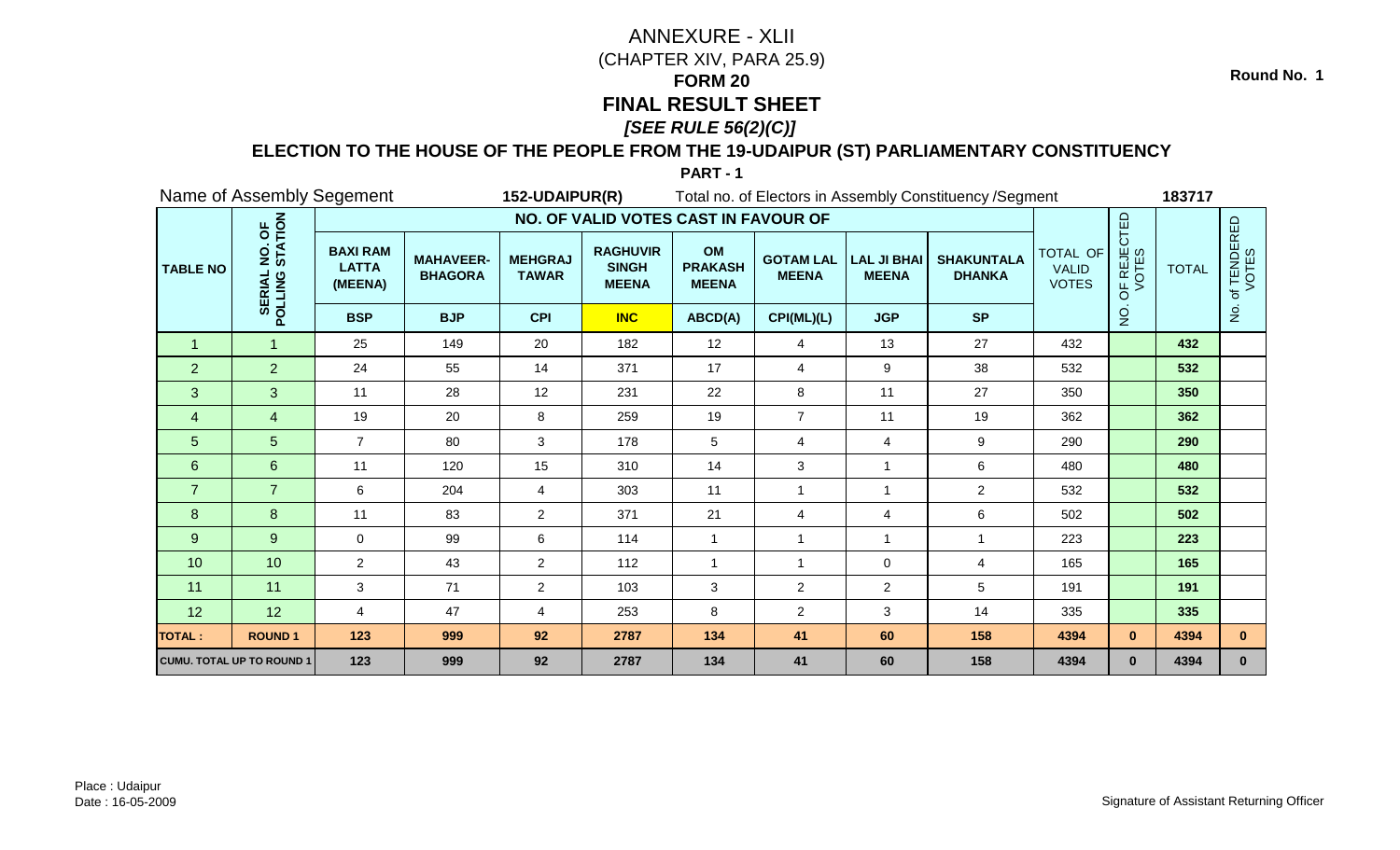### **ELECTION TO THE HOUSE OF THE PEOPLE FROM THE 19-UDAIPUR (ST) PARLIAMENTARY CONSTITUENCY**

|                 |                                               | Name of Assembly Segement                  |                                    | 152-UDAIPUR(R)                 |                                                 |                                      |                                  |                                    | Total no. of Electors in Assembly Constituency / Segment |                                          |                                        | 183717       |                      |
|-----------------|-----------------------------------------------|--------------------------------------------|------------------------------------|--------------------------------|-------------------------------------------------|--------------------------------------|----------------------------------|------------------------------------|----------------------------------------------------------|------------------------------------------|----------------------------------------|--------------|----------------------|
|                 |                                               |                                            |                                    |                                | NO. OF VALID VOTES CAST IN FAVOUR OF            |                                      |                                  |                                    |                                                          |                                          |                                        |              |                      |
| <b>TABLE NO</b> | NO. OF<br>STATION<br><b>SERIAL</b><br>POLLING | <b>BAXI RAM</b><br><b>LATTA</b><br>(MEENA) | <b>MAHAVEER-</b><br><b>BHAGORA</b> | <b>MEHGRAJ</b><br><b>TAWAR</b> | <b>RAGHUVIR</b><br><b>SINGH</b><br><b>MEENA</b> | OM<br><b>PRAKASH</b><br><b>MEENA</b> | <b>GOTAM LAL</b><br><b>MEENA</b> | <b>LAL JI BHAI</b><br><b>MEENA</b> | <b>SHAKUNTALA</b><br><b>DHANKA</b>                       | TOTAL OF<br><b>VALID</b><br><b>VOTES</b> | OF REJECTED<br>VOTES                   | <b>TOTAL</b> | of TENDERED<br>VOTES |
|                 |                                               | <b>BSP</b>                                 | <b>BJP</b>                         | <b>CPI</b>                     | <b>INC</b>                                      | ABCD(A)                              | CPI(ML)(L)                       | <b>JGP</b>                         | <b>SP</b>                                                |                                          | $\frac{\dot {\mathsf{Q}}}{\mathsf{Z}}$ |              | $\frac{1}{2}$        |
| $\mathbf 1$     | 13                                            | 13                                         | 127                                | 5                              | 355                                             | $\overline{7}$                       | 3                                | $\overline{2}$                     | 11                                                       | 523                                      |                                        | 523          |                      |
| $\overline{2}$  | 14                                            | 4                                          | 110                                | 4                              | 243                                             | $\overline{2}$                       | $\overline{2}$                   | 3                                  | 9                                                        | 377                                      |                                        | 377          |                      |
| 3               | 15                                            | 5                                          | 152                                | 1                              | 247                                             | $\overline{7}$                       | $\overline{2}$                   | 3                                  | 10                                                       | 427                                      |                                        | 427          |                      |
| 4               | 16                                            | 16                                         | 12                                 | $\overline{2}$                 | 283                                             | $\overline{4}$                       | 1                                | $\overline{a}$                     | 17                                                       | 337                                      |                                        | 337          |                      |
| 5               | 17                                            | 12                                         | 177                                | 16                             | 460                                             | 15                                   | 4                                | $\overline{7}$                     | 10                                                       | 701                                      |                                        | 701          |                      |
| $6\phantom{1}$  | 18                                            | 20                                         | 73                                 | 25                             | 483                                             | 37                                   | 23                               | 12                                 | 54                                                       | 727                                      |                                        | 727          |                      |
| $\overline{7}$  | 19                                            | 13                                         | 23                                 | $\overline{7}$                 | 215                                             | 15                                   | 4                                | 6                                  | 5                                                        | 288                                      |                                        | 288          |                      |
| 8               | 20                                            | 11                                         | 20                                 | 6                              | 217                                             | $\overline{7}$                       | 3                                | 3                                  | 6                                                        | 273                                      |                                        | 273          |                      |
| 9               | 21                                            | 28                                         | 174                                | 21                             | 398                                             | 18                                   | 10                               | 11                                 | 12                                                       | 672                                      |                                        | 672          |                      |
| 10              | 22                                            | $\mathbf{1}$                               | 73                                 | 6                              | 148                                             | $\overline{7}$                       | 3                                | $\mathbf{1}$                       | 10                                                       | 249                                      |                                        | 249          |                      |
| 11              | 23                                            | 3                                          | 112                                | 6                              | 164                                             | $5\phantom{.0}$                      | 1                                | $\mathbf{1}$                       | 10                                                       | 302                                      |                                        | 302          |                      |
| 12              | 24                                            | 6                                          | 40                                 | 17                             | 582                                             | 27                                   | 4                                | 5                                  | 9                                                        | 690                                      |                                        | 690          |                      |
| <b>TOTAL:</b>   | <b>ROUND 2</b>                                | 132                                        | 1093                               | 116                            | 3795                                            | 151                                  | 60                               | 56                                 | 163                                                      | 5566                                     | $\mathbf{0}$                           | 5566         | $\mathbf{0}$         |
|                 | <b>CUMU. TOTAL UP TO ROUND 2</b>              | 255                                        | 2092                               | 208                            | 6582                                            | 285                                  | 101                              | 116                                | 321                                                      | 9960                                     | $\mathbf{0}$                           | 9960         | $\mathbf{0}$         |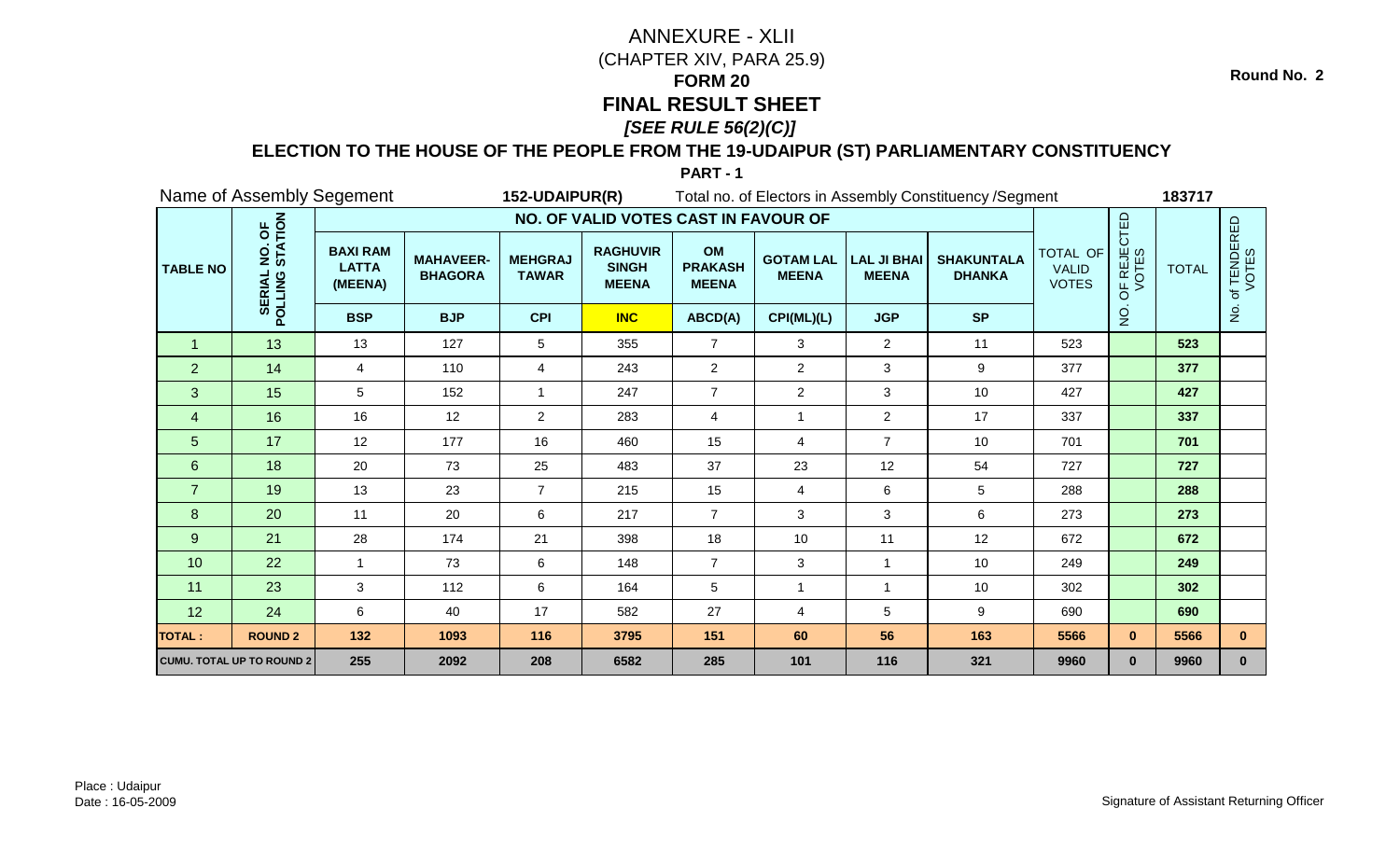### **ELECTION TO THE HOUSE OF THE PEOPLE FROM THE 19-UDAIPUR (ST) PARLIAMENTARY CONSTITUENCY**

**PART - 1**

|                 |                                               | Name of Assembly Segement                  |                                    | 152-UDAIPUR(R)                 |                                                 |                                      |                                  |                                    | Total no. of Electors in Assembly Constituency / Segment |                                          |                      | 183717       |                      |
|-----------------|-----------------------------------------------|--------------------------------------------|------------------------------------|--------------------------------|-------------------------------------------------|--------------------------------------|----------------------------------|------------------------------------|----------------------------------------------------------|------------------------------------------|----------------------|--------------|----------------------|
|                 |                                               |                                            |                                    |                                | NO. OF VALID VOTES CAST IN FAVOUR OF            |                                      |                                  |                                    |                                                          |                                          |                      |              |                      |
| <b>TABLE NO</b> | NO. OF<br>STATION<br><b>SERIAL</b><br>POLLING | <b>BAXI RAM</b><br><b>LATTA</b><br>(MEENA) | <b>MAHAVEER-</b><br><b>BHAGORA</b> | <b>MEHGRAJ</b><br><b>TAWAR</b> | <b>RAGHUVIR</b><br><b>SINGH</b><br><b>MEENA</b> | OM<br><b>PRAKASH</b><br><b>MEENA</b> | <b>GOTAM LAL</b><br><b>MEENA</b> | <b>LAL JI BHAI</b><br><b>MEENA</b> | <b>SHAKUNTALA</b><br><b>DHANKA</b>                       | TOTAL OF<br><b>VALID</b><br><b>VOTES</b> | OF REJECTED<br>VOTES | <b>TOTAL</b> | of TENDERED<br>VOTES |
|                 |                                               | <b>BSP</b>                                 | <b>BJP</b>                         | <b>CPI</b>                     | <b>INC</b>                                      | ABCD(A)                              | CPI(ML)(L)                       | <b>JGP</b>                         | <b>SP</b>                                                |                                          | $\frac{1}{2}$        |              | $\frac{1}{2}$        |
| $\overline{1}$  | 25                                            | 4                                          | 29                                 | $\overline{7}$                 | 234                                             | 18                                   | 6                                | $\overline{7}$                     | 9                                                        | 314                                      |                      | 314          |                      |
| $\overline{2}$  | 26                                            | 43                                         | 66                                 | 20                             | 436                                             | 52                                   | 22                               | 20                                 | 63                                                       | 722                                      |                      | 722          |                      |
| 3               | 27                                            | 22                                         | 32                                 | 9                              | 362                                             | 21                                   | 3                                | $\overline{7}$                     | 32                                                       | 488                                      |                      | 488          |                      |
| 4               | 28                                            |                                            | 29                                 | 1                              | 60                                              | $\mathbf 0$                          | 0                                | $\mathbf 0$                        | 0                                                        | 91                                       |                      | 91           |                      |
| 5               | 29                                            | $\overline{4}$                             | 84                                 | $\overline{0}$                 | 59                                              | $\mathbf 0$                          | 0                                | $\overline{1}$                     | 5                                                        | 153                                      |                      | 153          |                      |
| $6\phantom{1}$  | <b>29A</b>                                    | $\overline{2}$                             | 35                                 | 3 <sup>1</sup>                 | 153                                             | $\overline{4}$                       | 0                                | 5                                  | 8                                                        | 210                                      |                      | 210          |                      |
| $\overline{7}$  | 30                                            | 17                                         | 29                                 | 6                              | 514                                             | 12                                   | 5                                | 3                                  | 19                                                       | 605                                      |                      | 605          |                      |
| 8               | 31                                            | $\overline{7}$                             | 42                                 | $\overline{7}$                 | 400                                             | 11                                   | 3                                | $\overline{a}$                     | 6                                                        | 478                                      |                      | 478          |                      |
| 9               | 32                                            | 3                                          | 65                                 | 4                              | 195                                             | 8                                    | 4                                | $\mathbf 0$                        | $\overline{7}$                                           | 286                                      |                      | 286          |                      |
| 10              | 33                                            | 9                                          | 181                                | 8                              | 358                                             | 12                                   | 4                                | 5                                  | 8                                                        | 585                                      |                      | 585          |                      |
| 11              | 34                                            | 11                                         | 258                                | 16                             | 151                                             | 6                                    | $\mathbf{1}$                     | 0                                  | 11                                                       | 454                                      |                      | 454          |                      |
| 12              | 35                                            | 5                                          | 214                                | 4                              | 203                                             | 3                                    | 0                                | 4                                  | 3                                                        | 436                                      |                      | 436          |                      |
| <b>TOTAL:</b>   | <b>ROUND 3</b>                                | 128                                        | 1064                               | 85                             | 3125                                            | 147                                  | 48                               | 54                                 | 171                                                      | 4822                                     | $\mathbf{0}$         | 4822         | $\mathbf{0}$         |
|                 | <b>CUMU. TOTAL UP TO ROUND 3</b>              | 383                                        | 3156                               | 293                            | 9707                                            | 432                                  | 149                              | 170                                | 492                                                      | 14782                                    | $\mathbf{0}$         | 14782        | $\mathbf{0}$         |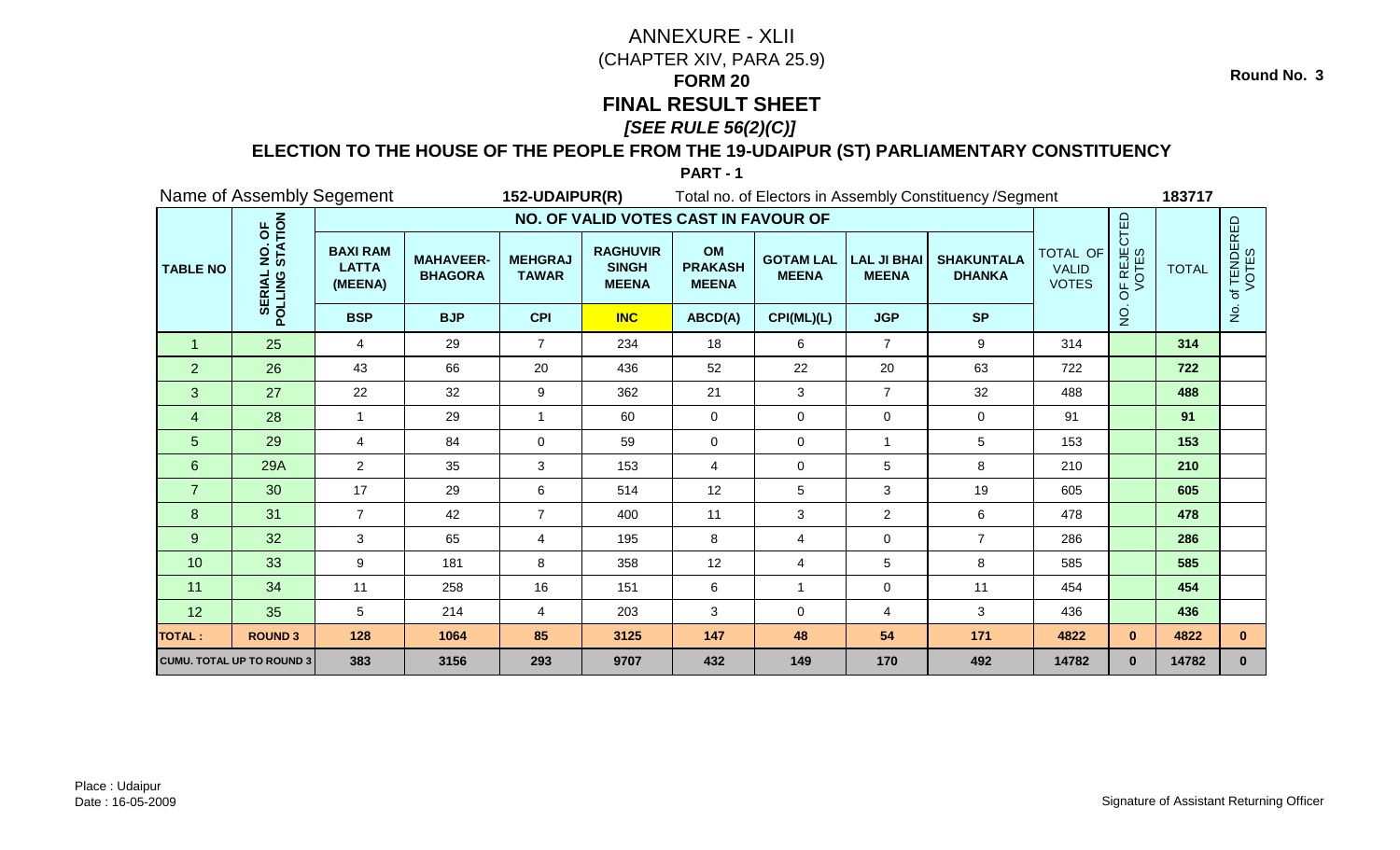### **ELECTION TO THE HOUSE OF THE PEOPLE FROM THE 19-UDAIPUR (ST) PARLIAMENTARY CONSTITUENCY**

**PART - 1**

|                  |                                               | Name of Assembly Segement                  |                                    | 152-UDAIPUR(R)                 |                                                 |                                      |                                  |                                    | Total no. of Electors in Assembly Constituency / Segment |                                          |                      | 183717       |                                 |
|------------------|-----------------------------------------------|--------------------------------------------|------------------------------------|--------------------------------|-------------------------------------------------|--------------------------------------|----------------------------------|------------------------------------|----------------------------------------------------------|------------------------------------------|----------------------|--------------|---------------------------------|
|                  |                                               |                                            |                                    |                                | NO. OF VALID VOTES CAST IN FAVOUR OF            |                                      |                                  |                                    |                                                          |                                          |                      |              |                                 |
| <b>TABLE NO</b>  | NO. OF<br>STATION<br><b>SERIAL</b><br>POLLING | <b>BAXI RAM</b><br><b>LATTA</b><br>(MEENA) | <b>MAHAVEER-</b><br><b>BHAGORA</b> | <b>MEHGRAJ</b><br><b>TAWAR</b> | <b>RAGHUVIR</b><br><b>SINGH</b><br><b>MEENA</b> | OM<br><b>PRAKASH</b><br><b>MEENA</b> | <b>GOTAM LAL</b><br><b>MEENA</b> | <b>LAL JI BHAI</b><br><b>MEENA</b> | <b>SHAKUNTALA</b><br><b>DHANKA</b>                       | TOTAL OF<br><b>VALID</b><br><b>VOTES</b> | OF REJECTED<br>VOTES | <b>TOTAL</b> | of TENDERED<br>VOTES            |
|                  |                                               | <b>BSP</b>                                 | <b>BJP</b>                         | <b>CPI</b>                     | <b>INC</b>                                      | ABCD(A)                              | CPI(ML)(L)                       | <b>JGP</b>                         | <b>SP</b>                                                |                                          | $\frac{8}{2}$        |              | $\frac{\mathsf{O}}{\mathsf{D}}$ |
| $\overline{1}$   | 36                                            | 4                                          | 269                                | 29                             | 197                                             | $\overline{2}$                       | 3                                | 6                                  | $\overline{2}$                                           | 512                                      |                      | 512          |                                 |
| $\overline{2}$   | 37                                            | 5                                          | 383                                | $\overline{2}$                 | 253                                             | $\mathbf{1}$                         | 0                                | 6                                  | $\overline{2}$                                           | 652                                      |                      | 652          |                                 |
| 3                | 38                                            | 0                                          | 163                                |                                | 158                                             | $\mathbf 0$                          | $\mathbf 0$                      | $\overline{4}$                     | $\overline{2}$                                           | 328                                      |                      | 328          |                                 |
| 4                | 39                                            | $\overline{2}$                             | 288                                | 4                              | 232                                             | $\mathbf 0$                          | 1                                | $\overline{1}$                     | 3                                                        | 531                                      |                      | 531          |                                 |
| 5                | 40                                            | 8                                          | 144                                | 41                             | 229                                             | $\overline{2}$                       | 3                                | 0                                  | $\overline{2}$                                           | 429                                      |                      | 429          |                                 |
| 6                | 41                                            | $\overline{1}$                             | 187                                | 5                              | 166                                             | $\mathbf 0$                          | 0                                | $\mathbf 0$                        | 4                                                        | 363                                      |                      | 363          |                                 |
| $\overline{7}$   | 41A                                           | 3                                          | 230                                | 5                              | 188                                             | 5                                    | $\mathbf 0$                      | $\mathbf 0$                        | 4                                                        | 435                                      |                      | 435          |                                 |
| $\boldsymbol{8}$ | 42                                            | 3                                          | 385                                | 5                              | 274                                             | $\overline{1}$                       | $\overline{1}$                   | 6                                  | 5                                                        | 680                                      |                      | 680          |                                 |
| 9                | 43                                            | 3                                          | 282                                | 5                              | 253                                             | $\overline{2}$                       | $\mathbf 0$                      | $\mathbf{1}$                       | 5                                                        | 551                                      |                      | 551          |                                 |
| 10               | 44                                            | $\overline{2}$                             | 104                                | $\overline{2}$                 | 95                                              | $\pmb{0}$                            | 0                                | $\mathbf 0$                        | 1                                                        | 204                                      |                      | 204          |                                 |
| 11               | 44A                                           | $\overline{2}$                             | 292                                | $\overline{2}$                 | 229                                             | $\pmb{0}$                            | 0                                | $\overline{7}$                     | $\overline{2}$                                           | 534                                      |                      | 534          |                                 |
| 12               | 45                                            | $\mathbf 0$                                | 84                                 | 0                              | 79                                              | $\mathbf 0$                          | 0                                | 0                                  | $\overline{1}$                                           | 164                                      |                      | 164          |                                 |
| <b>TOTAL:</b>    | <b>ROUND 4</b>                                | 33                                         | 2811                               | 101                            | 2353                                            | 13                                   | 8                                | 31                                 | 33                                                       | 5383                                     | $\mathbf{0}$         | 5383         | $\mathbf{0}$                    |
|                  | <b>CUMU. TOTAL UP TO ROUND 4</b>              | 416                                        | 5967                               | 394                            | 12060                                           | 445                                  | 157                              | 201                                | 525                                                      | 20165                                    | $\mathbf{0}$         | 20165        | $\mathbf{0}$                    |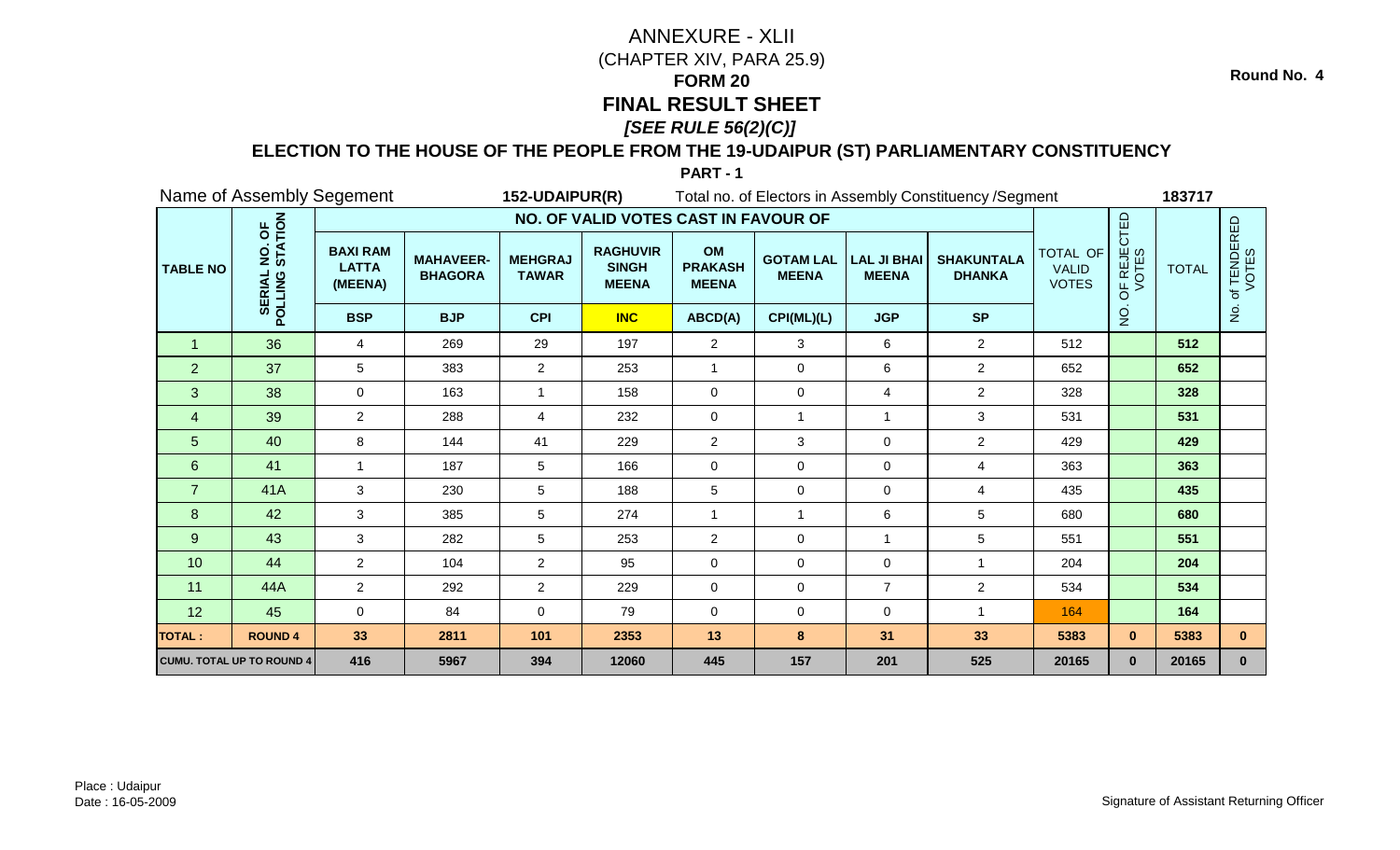### **ELECTION TO THE HOUSE OF THE PEOPLE FROM THE 19-UDAIPUR (ST) PARLIAMENTARY CONSTITUENCY**

|                 |                                               | Name of Assembly Segement                  |                                    | 152-UDAIPUR(R)                 |                                                 |                                      |                                  |                                    | Total no. of Electors in Assembly Constituency / Segment |                                          |                      | 183717       |                                 |
|-----------------|-----------------------------------------------|--------------------------------------------|------------------------------------|--------------------------------|-------------------------------------------------|--------------------------------------|----------------------------------|------------------------------------|----------------------------------------------------------|------------------------------------------|----------------------|--------------|---------------------------------|
|                 |                                               |                                            |                                    |                                | NO. OF VALID VOTES CAST IN FAVOUR OF            |                                      |                                  |                                    |                                                          |                                          |                      |              |                                 |
| <b>TABLE NO</b> | NO. OF<br>STATION<br><b>SERIAL</b><br>POLLING | <b>BAXI RAM</b><br><b>LATTA</b><br>(MEENA) | <b>MAHAVEER-</b><br><b>BHAGORA</b> | <b>MEHGRAJ</b><br><b>TAWAR</b> | <b>RAGHUVIR</b><br><b>SINGH</b><br><b>MEENA</b> | OM<br><b>PRAKASH</b><br><b>MEENA</b> | <b>GOTAM LAL</b><br><b>MEENA</b> | <b>LAL JI BHAI</b><br><b>MEENA</b> | <b>SHAKUNTALA</b><br><b>DHANKA</b>                       | TOTAL OF<br><b>VALID</b><br><b>VOTES</b> | OF REJECTED<br>VOTES | <b>TOTAL</b> | f TENDERED<br>VOTES<br>đ        |
|                 |                                               | <b>BSP</b>                                 | <b>BJP</b>                         | <b>CPI</b>                     | <b>INC</b>                                      | ABCD(A)                              | CPI(ML)(L)                       | <b>JGP</b>                         | <b>SP</b>                                                |                                          | $\frac{1}{2}$        |              | $\frac{\mathsf{O}}{\mathsf{D}}$ |
| $\overline{1}$  | 45A                                           | 1                                          | 266                                | $\overline{2}$                 | 196                                             | $\overline{2}$                       | $\overline{c}$                   | $\mathbf 0$                        | 0                                                        | 469                                      |                      | 469          |                                 |
| 2               | 46                                            | $\mathbf 0$                                | 226                                | $\mathbf{1}$                   | 119                                             | $\overline{1}$                       | 0                                | $\mathbf 0$                        | $6\phantom{.}6$                                          | 353                                      |                      | 353          |                                 |
| 3               | 46A                                           | 6                                          | 222                                | 5                              | 162                                             | $\mathbf 0$                          | 0                                | $\overline{2}$                     | -1                                                       | 398                                      |                      | 398          |                                 |
| 4               | 47                                            | $\mathbf 0$                                | 65                                 | 1                              | 192                                             | -1                                   | 0                                | 0                                  | $\mathbf 0$                                              | 259                                      |                      | 259          |                                 |
| 5               | 48                                            | 4                                          | 244                                | 11                             | 264                                             | $\sqrt{5}$                           | 0                                |                                    | 11                                                       | 540                                      |                      | 540          |                                 |
| $6\phantom{1}$  | 49                                            | $\overline{2}$                             | 8                                  | 3                              | 370                                             | $\overline{4}$                       | 0                                | $\mathbf 0$                        | $\overline{2}$                                           | 389                                      |                      | 389          |                                 |
| $\overline{7}$  | 49A                                           |                                            | 12                                 | 1                              | 335                                             | 3                                    | 0                                | $\mathbf 0$                        | 3                                                        | 355                                      |                      | 355          |                                 |
| 8               | 50                                            | $\mathbf 0$                                | 57                                 | $\overline{c}$                 | 179                                             | $\overline{1}$                       | $\mathbf{1}$                     | 0                                  | -1                                                       | 241                                      |                      | 241          |                                 |
| $9\,$           | 50A                                           | 5                                          | 182                                | $\mathbf{1}$                   | 205                                             | $\mathbf 0$                          | 0                                | $\mathbf 0$                        | $\overline{1}$                                           | 394                                      |                      | 394          |                                 |
| 10              | 51                                            | $\mathbf 0$                                | 80                                 | 4                              | 208                                             | 3                                    | $\overline{c}$                   | 4                                  | 11                                                       | 312                                      |                      | 312          |                                 |
| 11              | 51A                                           |                                            | 92                                 | $\overline{7}$                 | 204                                             | $\mathbf{3}$                         | $\overline{1}$                   | 3                                  | 6                                                        | 317                                      |                      | 317          |                                 |
| 12              | 52                                            | $\overline{2}$                             | 278                                | 8                              | 352                                             | 3                                    | 0                                |                                    | $\mathbf{3}$                                             | 647                                      |                      | 647          |                                 |
| <b>TOTAL:</b>   | <b>ROUND 5</b>                                | 22                                         | 1732                               | 46                             | 2786                                            | 26                                   | $6\phantom{a}$                   | 11                                 | 45                                                       | 4674                                     | $\mathbf{0}$         | 4674         | $\mathbf{0}$                    |
|                 | <b>CUMU. TOTAL UP TO ROUND 5</b>              | 438                                        | 7699                               | 440                            | 14846                                           | 471                                  | 163                              | 212                                | 570                                                      | 24839                                    | $\mathbf{0}$         | 24839        | $\mathbf{0}$                    |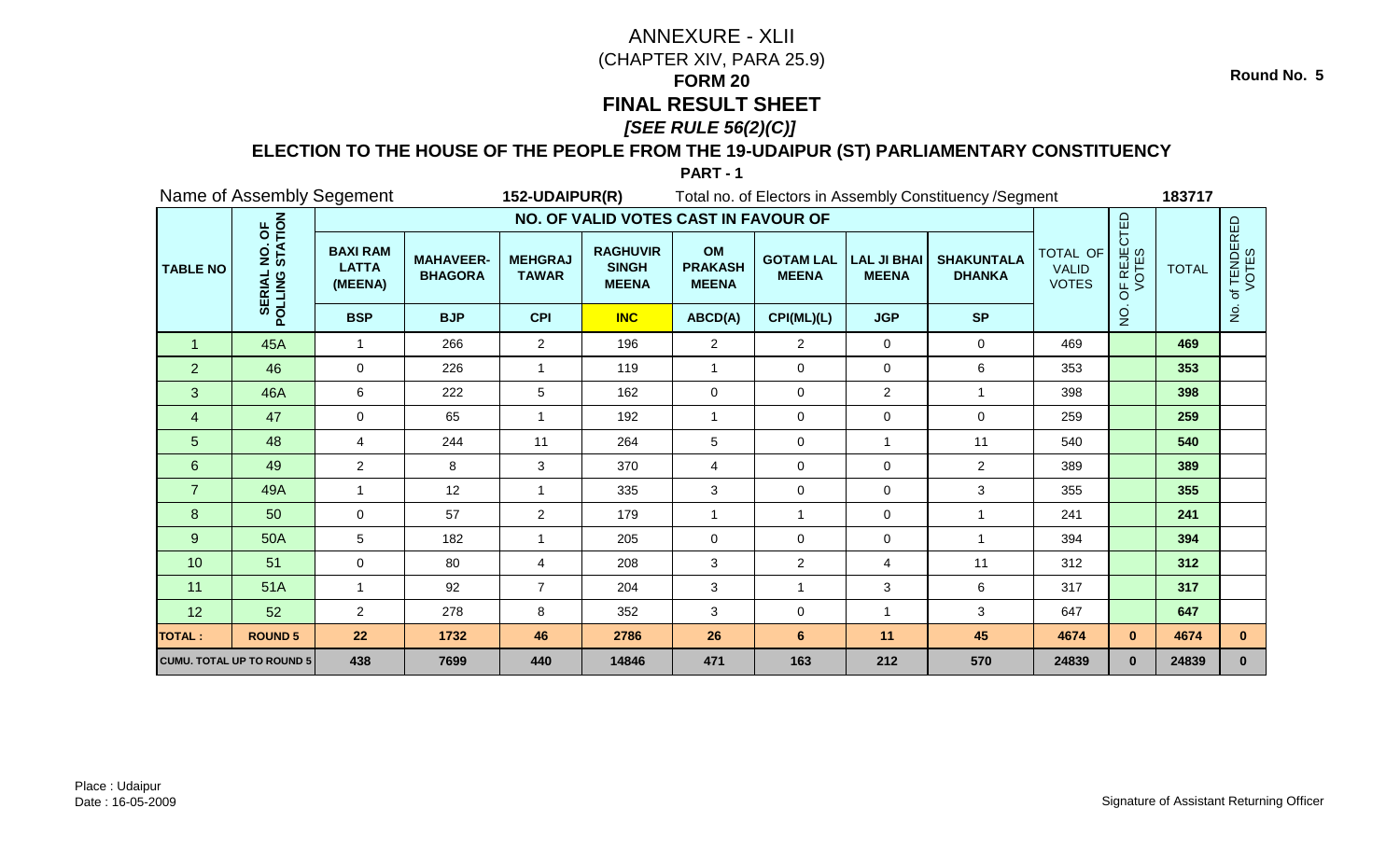### **ELECTION TO THE HOUSE OF THE PEOPLE FROM THE 19-UDAIPUR (ST) PARLIAMENTARY CONSTITUENCY**

|                 |                                               | Name of Assembly Segement                  |                                    | 152-UDAIPUR(R)                 |                                                 |                                      |                                  |                                    | Total no. of Electors in Assembly Constituency / Segment |                                          |                      | 183717       |                                 |
|-----------------|-----------------------------------------------|--------------------------------------------|------------------------------------|--------------------------------|-------------------------------------------------|--------------------------------------|----------------------------------|------------------------------------|----------------------------------------------------------|------------------------------------------|----------------------|--------------|---------------------------------|
|                 |                                               |                                            |                                    |                                | NO. OF VALID VOTES CAST IN FAVOUR OF            |                                      |                                  |                                    |                                                          |                                          |                      |              |                                 |
| <b>TABLE NO</b> | NO. OF<br>STATION<br><b>SERIAL</b><br>POLLING | <b>BAXI RAM</b><br><b>LATTA</b><br>(MEENA) | <b>MAHAVEER-</b><br><b>BHAGORA</b> | <b>MEHGRAJ</b><br><b>TAWAR</b> | <b>RAGHUVIR</b><br><b>SINGH</b><br><b>MEENA</b> | OM<br><b>PRAKASH</b><br><b>MEENA</b> | <b>GOTAM LAL</b><br><b>MEENA</b> | <b>LAL JI BHAI</b><br><b>MEENA</b> | <b>SHAKUNTALA</b><br><b>DHANKA</b>                       | TOTAL OF<br><b>VALID</b><br><b>VOTES</b> | OF REJECTED<br>VOTES | <b>TOTAL</b> | f TENDERED<br>VOTES<br>đ        |
|                 |                                               | <b>BSP</b>                                 | <b>BJP</b>                         | <b>CPI</b>                     | <b>INC</b>                                      | ABCD(A)                              | CPI(ML)(L)                       | <b>JGP</b>                         | <b>SP</b>                                                |                                          | $\frac{1}{2}$        |              | $\frac{\mathsf{O}}{\mathsf{D}}$ |
| $\overline{1}$  | 53                                            | 6                                          | 284                                | 4                              | 313                                             | $\mathbf 0$                          | 0                                | $\mathbf 0$                        | 3                                                        | 610                                      |                      | 610          |                                 |
| 2               | 54                                            | $\overline{7}$                             | 113                                | 10 <sup>°</sup>                | 231                                             | $\overline{7}$                       | 3                                | $\mathbf{1}$                       | $\mathbf{3}$                                             | 375                                      |                      | 375          |                                 |
| 3               | 55                                            | 3                                          | 177                                | 6                              | 357                                             | $\overline{7}$                       | 0                                | 4                                  | 4                                                        | 558                                      |                      | 558          |                                 |
| 4               | 56                                            | 3                                          | 413                                | 6                              | 334                                             | -1                                   | 0                                | $\mathbf 0$                        | -1                                                       | 758                                      |                      | 758          |                                 |
| 5               | 57                                            |                                            | 208                                | $\overline{2}$                 | 123                                             | $\overline{1}$                       | 0                                |                                    | $\overline{\mathbf{1}}$                                  | 337                                      |                      | 337          |                                 |
| $6\phantom{1}$  | 58                                            | $\overline{4}$                             | 321                                | 6                              | 229                                             | $\overline{1}$                       | $\overline{c}$                   | $\overline{2}$                     | $\overline{2}$                                           | 567                                      |                      | 567          |                                 |
| $\overline{7}$  | 59                                            | 3                                          | 376                                | 9                              | 261                                             | $\overline{2}$                       | 0                                | $\mathbf 0$                        | -1                                                       | 652                                      |                      | 652          |                                 |
| 8               | 60                                            | $\overline{2}$                             | 107                                | 1                              | 165                                             | 0                                    | $\mathbf{1}$                     | -1                                 | $\mathbf 0$                                              | 277                                      |                      | 277          |                                 |
| 9               | 61                                            | $\mathbf 0$                                | 304                                | $\overline{2}$                 | 187                                             | $\overline{1}$                       | $\mathbf{1}$                     | $\overline{2}$                     | $\overline{1}$                                           | 498                                      |                      | 498          |                                 |
| 10              | 62                                            | $\mathbf 0$                                | 213                                | 5                              | 168                                             | $\overline{1}$                       | 0                                | -1                                 | $\mathbf 0$                                              | 388                                      |                      | 388          |                                 |
| 11              | 63                                            | 3                                          | 231                                | 1                              | 193                                             | $\mathbf{3}$                         | 0                                | $\mathbf 0$                        | $\overline{2}$                                           | 433                                      |                      | 433          |                                 |
| 12              | 64                                            |                                            | 144                                | 3                              | 136                                             | $\mathbf 0$                          | $\overline{c}$                   |                                    | $\mathbf{3}$                                             | 290                                      |                      | 290          |                                 |
| <b>TOTAL:</b>   | <b>ROUND 6</b>                                | 33                                         | 2891                               | 55                             | 2697                                            | 24                                   | $\overline{9}$                   | 13                                 | 21                                                       | 5743                                     | $\mathbf{0}$         | 5743         | $\mathbf{0}$                    |
|                 | <b>CUMU. TOTAL UP TO ROUND 6</b>              | 471                                        | 10590                              | 495                            | 17543                                           | 495                                  | 172                              | 225                                | 591                                                      | 30582                                    | $\mathbf{0}$         | 30582        | $\mathbf{0}$                    |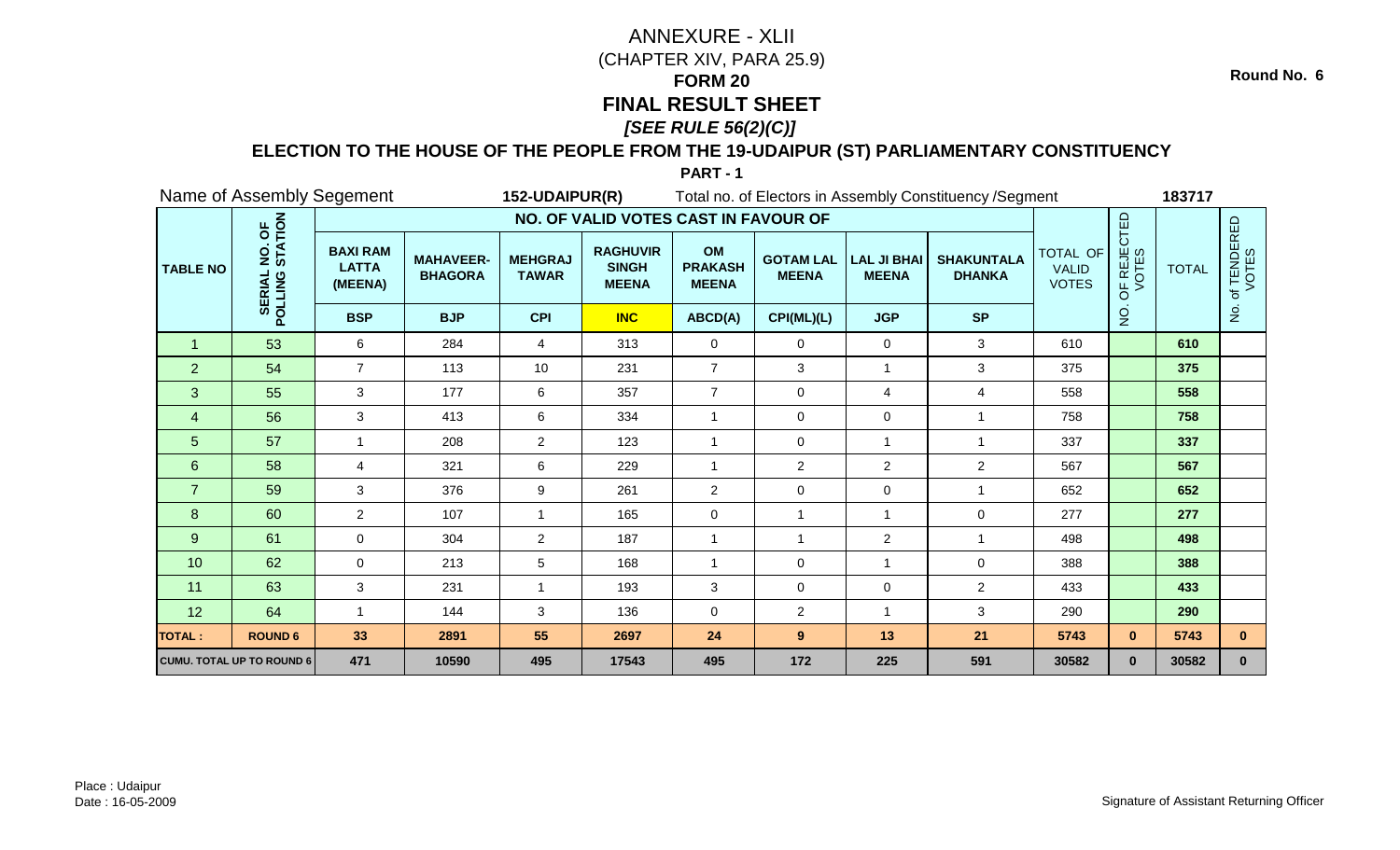### **ELECTION TO THE HOUSE OF THE PEOPLE FROM THE 19-UDAIPUR (ST) PARLIAMENTARY CONSTITUENCY**

**PART - 1**

|                 |                                               | Name of Assembly Segement                  |                                    | 152-UDAIPUR(R)                 |                                                 |                                      |                                  |                                    | Total no. of Electors in Assembly Constituency / Segment |                                          |                                        | 183717       |                          |
|-----------------|-----------------------------------------------|--------------------------------------------|------------------------------------|--------------------------------|-------------------------------------------------|--------------------------------------|----------------------------------|------------------------------------|----------------------------------------------------------|------------------------------------------|----------------------------------------|--------------|--------------------------|
|                 |                                               |                                            |                                    |                                | NO. OF VALID VOTES CAST IN FAVOUR OF            |                                      |                                  |                                    |                                                          |                                          |                                        |              |                          |
| <b>TABLE NO</b> | NO. OF<br>STATION<br><b>SERIAL</b><br>POLLING | <b>BAXI RAM</b><br><b>LATTA</b><br>(MEENA) | <b>MAHAVEER-</b><br><b>BHAGORA</b> | <b>MEHGRAJ</b><br><b>TAWAR</b> | <b>RAGHUVIR</b><br><b>SINGH</b><br><b>MEENA</b> | OM<br><b>PRAKASH</b><br><b>MEENA</b> | <b>GOTAM LAL</b><br><b>MEENA</b> | <b>LAL JI BHAI</b><br><b>MEENA</b> | <b>SHAKUNTALA</b><br><b>DHANKA</b>                       | TOTAL OF<br><b>VALID</b><br><b>VOTES</b> | OF REJECTED<br>VOTES                   | <b>TOTAL</b> | f TENDERED<br>VOTES<br>đ |
|                 |                                               | <b>BSP</b>                                 | <b>BJP</b>                         | <b>CPI</b>                     | <b>INC</b>                                      | ABCD(A)                              | CPI(ML)(L)                       | <b>JGP</b>                         | <b>SP</b>                                                |                                          | $\frac{\dot {\mathsf{Q}}}{\mathsf{Z}}$ |              | $\frac{1}{2}$            |
| $\mathbf 1$     | 65                                            | $\mathbf 0$                                | 85                                 | -1                             | 130                                             | 0                                    | 0                                | $\mathbf{1}$                       | $\overline{2}$                                           | 219                                      |                                        | 219          |                          |
| $\overline{2}$  | 66                                            | 3                                          | 187                                | 11                             | 161                                             | $\overline{4}$                       | $\overline{1}$                   | 3                                  | $\overline{2}$                                           | 372                                      |                                        | 372          |                          |
| 3               | 66A                                           | 3                                          | 138                                | $\overline{2}$                 | 152                                             | $\overline{2}$                       | 1                                | $\overline{2}$                     | $\mathbf 0$                                              | 300                                      |                                        | 300          |                          |
| 4               | 67                                            | $\overline{2}$                             | 290                                | 3                              | 213                                             | 3                                    | $\mathbf 0$                      | $\overline{a}$                     |                                                          | 514                                      |                                        | 514          |                          |
| 5               | 68                                            | 3                                          | 235                                | 5                              | 148                                             | $\pmb{0}$                            | 0                                | -1                                 | 3                                                        | 395                                      |                                        | 395          |                          |
| $6\phantom{1}$  | 69                                            | $6 \mid$                                   | 351                                | $\overline{4}$                 | 255                                             | $\mathbf 0$                          | $\overline{2}$                   | 4                                  | 5                                                        | 627                                      |                                        | 627          |                          |
| $\overline{7}$  | 70                                            | $\mathbf{1}$                               | 167                                | 3                              | 108                                             | $\mathbf 0$                          | $\mathbf 0$                      | $\Omega$                           | $\mathbf 0$                                              | 279                                      |                                        | 279          |                          |
| 8               | <b>70A</b>                                    | 5                                          | 239                                | 5                              | 148                                             | $\overline{1}$                       | $\mathbf 0$                      | $\mathbf{1}$                       | $\overline{2}$                                           | 401                                      |                                        | 401          |                          |
| 9               | 71                                            | 0                                          | 200                                | 39                             | 176                                             | $\overline{4}$                       | 0                                | $\mathbf 0$                        | 3                                                        | 422                                      |                                        | 422          |                          |
| 10              | 72                                            | 0                                          | 59                                 | 0                              | 64                                              | $\overline{1}$                       | 0                                | $\mathbf 0$                        | 1                                                        | 125                                      |                                        | 125          |                          |
| 11              | 73                                            | 4                                          | 78                                 | 38                             | 304                                             | $6\phantom{a}$                       | 3                                | $\pmb{0}$                          | 3                                                        | 436                                      |                                        | 436          |                          |
| 12              | 74                                            | $\overline{2}$                             | 99                                 | 5                              | 147                                             | $\overline{2}$                       | 1                                |                                    |                                                          | 258                                      |                                        | 258          |                          |
| <b>TOTAL:</b>   | <b>ROUND7</b>                                 | 29                                         | 2128                               | 116                            | 2006                                            | 23                                   | 8                                | 15                                 | 23                                                       | 4348                                     | $\mathbf{0}$                           | 4348         | $\mathbf{0}$             |
|                 | CUMU. TOTAL UP TO ROUND 7                     | 500                                        | 12718                              | 611                            | 19549                                           | 518                                  | 180                              | 240                                | 614                                                      | 34930                                    | $\mathbf{0}$                           | 34930        | $\mathbf{0}$             |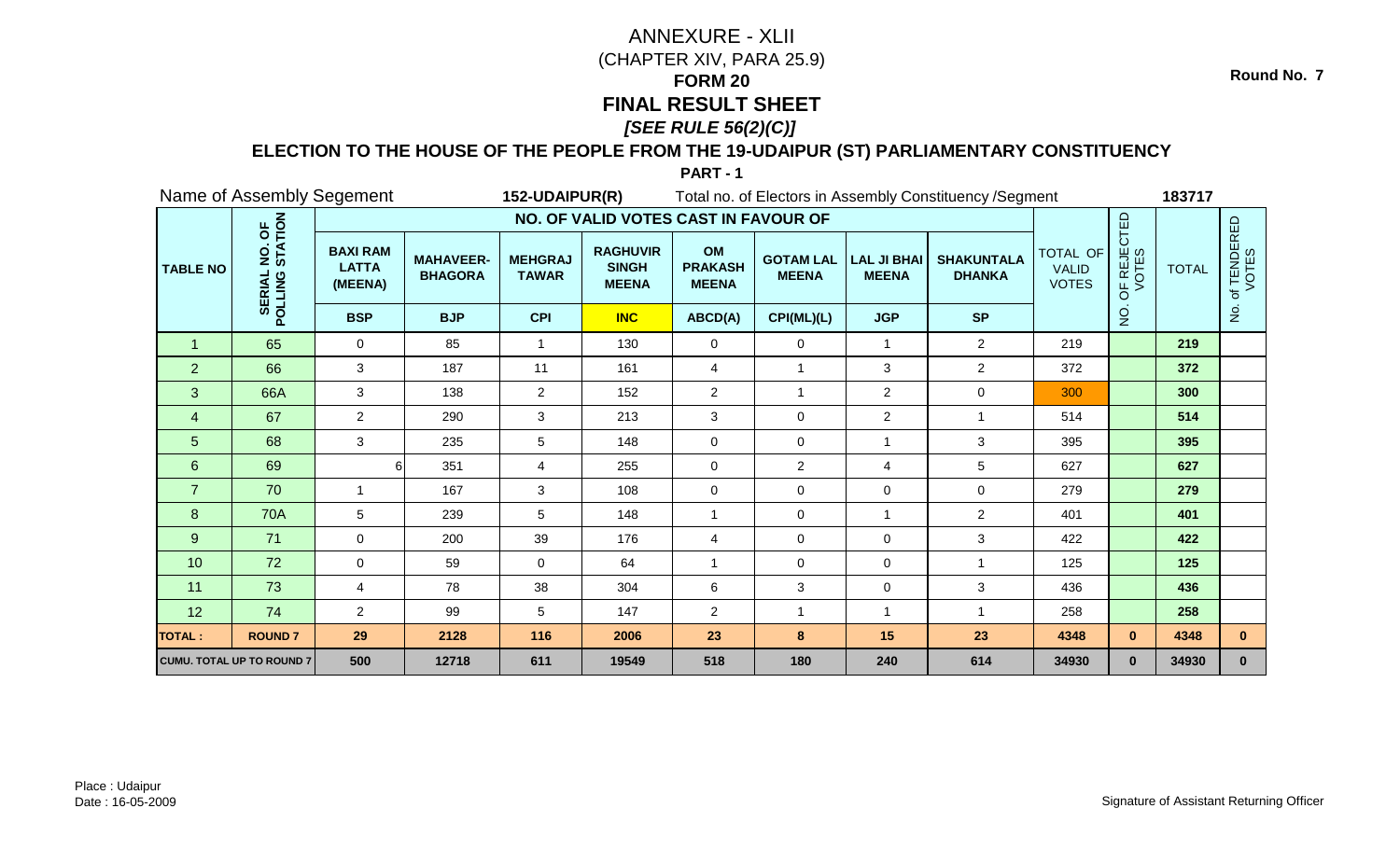### **ELECTION TO THE HOUSE OF THE PEOPLE FROM THE 19-UDAIPUR (ST) PARLIAMENTARY CONSTITUENCY**

|                 | Name of Assembly Segement                     |                                            |                                    | 152-UDAIPUR(R)                 |                                                 |                                      |                                  |                                    | Total no. of Electors in Assembly Constituency / Segment |                                          |                      | 183717       |                                 |
|-----------------|-----------------------------------------------|--------------------------------------------|------------------------------------|--------------------------------|-------------------------------------------------|--------------------------------------|----------------------------------|------------------------------------|----------------------------------------------------------|------------------------------------------|----------------------|--------------|---------------------------------|
|                 |                                               |                                            |                                    |                                | NO. OF VALID VOTES CAST IN FAVOUR OF            |                                      |                                  |                                    |                                                          |                                          |                      |              |                                 |
| <b>TABLE NO</b> | NO. OF<br>STATION<br><b>SERIAL</b><br>POLLING | <b>BAXI RAM</b><br><b>LATTA</b><br>(MEENA) | <b>MAHAVEER-</b><br><b>BHAGORA</b> | <b>MEHGRAJ</b><br><b>TAWAR</b> | <b>RAGHUVIR</b><br><b>SINGH</b><br><b>MEENA</b> | OM<br><b>PRAKASH</b><br><b>MEENA</b> | <b>GOTAM LAL</b><br><b>MEENA</b> | <b>LAL JI BHAI</b><br><b>MEENA</b> | <b>SHAKUNTALA</b><br><b>DHANKA</b>                       | TOTAL OF<br><b>VALID</b><br><b>VOTES</b> | OF REJECTED<br>VOTES | <b>TOTAL</b> | f TENDERED<br>VOTES<br>đ        |
|                 |                                               | <b>BSP</b>                                 | <b>BJP</b>                         | <b>CPI</b>                     | <b>INC</b>                                      | ABCD(A)                              | CPI(ML)(L)                       | <b>JGP</b>                         | <b>SP</b>                                                |                                          | $\frac{1}{2}$        |              | $\frac{\mathsf{O}}{\mathsf{D}}$ |
| $\overline{1}$  | <b>74A</b>                                    | 4                                          | 202                                | 4                              | 175                                             | 0                                    | 0                                | 4                                  | $\overline{2}$                                           | 391                                      |                      | 391          |                                 |
| $\overline{2}$  | 75                                            | 3                                          | 384                                | 4                              | 259                                             | $\overline{1}$                       | $\overline{c}$                   | $\overline{1}$                     | 3                                                        | 657                                      |                      | 657          |                                 |
| 3               | 76                                            | 3                                          | 269                                | 5                              | 256                                             | $\overline{c}$                       | 3                                | $\overline{2}$                     | 3                                                        | 543                                      |                      | 543          |                                 |
| 4               | 77                                            | 4                                          | 432                                | 1                              | 285                                             | $\mathbf 0$                          | 0                                | 5                                  | $\overline{4}$                                           | 731                                      |                      | 731          |                                 |
| 5               | 78                                            | 17                                         | 355                                | 5                              | 310                                             | $\overline{1}$                       | $\overline{c}$                   | 6                                  | 6                                                        | 702                                      |                      | 702          |                                 |
| $6\phantom{1}$  | 79                                            | $\overline{2}$                             | 127                                | 24                             | 183                                             | $\overline{1}$                       | $\mathbf{1}$                     | $\overline{1}$                     | 4                                                        | 343                                      |                      | 343          |                                 |
| $\overline{7}$  | <b>79A</b>                                    | 5                                          | 67                                 | 3                              | 140                                             | 3                                    | $\overline{2}$                   | -1                                 | 3                                                        | 224                                      |                      | 224          |                                 |
| 8               | 80                                            | 8                                          | 35                                 | $\mathbf{1}$                   | 360                                             | $\overline{4}$                       | $\overline{c}$                   | 0                                  | $\overline{2}$                                           | 412                                      |                      | 412          |                                 |
| 9               | 81                                            | 1                                          | 13                                 | 4                              | 373                                             | $\overline{1}$                       | $\mathbf{1}$                     | $\overline{1}$                     | $\mathbf 0$                                              | 394                                      |                      | 394          |                                 |
| 10              | 82                                            | $\overline{1}$                             | 523                                | 6                              | 239                                             | $\overline{2}$                       | 1                                | $\overline{7}$                     | $\overline{2}$                                           | 781                                      |                      | 781          |                                 |
| 11              | 83                                            | 11                                         | 52                                 | $\overline{7}$                 | 462                                             | $\overline{4}$                       | 3                                | 0                                  | $\mathbf{3}$                                             | 542                                      |                      | 542          |                                 |
| 12              | 84                                            | 3                                          | 94                                 | 4                              | 318                                             | 3                                    | $\overline{c}$                   | $\overline{a}$                     | $\overline{4}$                                           | 430                                      |                      | 430          |                                 |
| <b>TOTAL:</b>   | <b>ROUND 8</b>                                | 62                                         | 2553                               | 68                             | 3360                                            | 22                                   | 19                               | 30                                 | 36                                                       | 6150                                     | $\mathbf{0}$         | 6150         | $\mathbf{0}$                    |
|                 | <b>CUMU. TOTAL UP TO ROUND 8</b>              | 562                                        | 15271                              | 679                            | 22909                                           | 540                                  | 199                              | 270                                | 650                                                      | 41080                                    | $\mathbf{0}$         | 41080        | $\mathbf{0}$                    |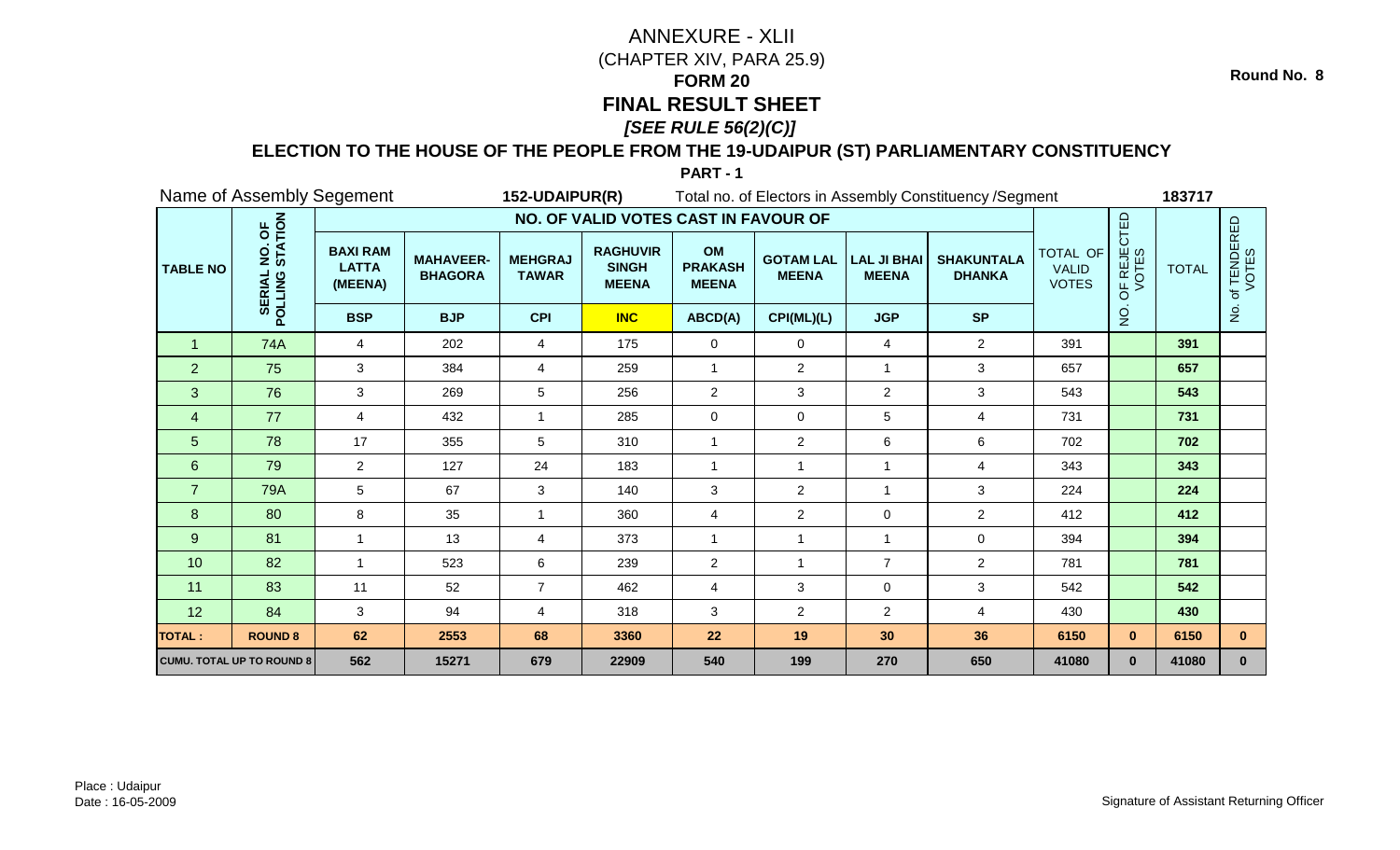### **ELECTION TO THE HOUSE OF THE PEOPLE FROM THE 19-UDAIPUR (ST) PARLIAMENTARY CONSTITUENCY**

**PART - 1**

|                 |                                               | Name of Assembly Segement                  |                                    | 152-UDAIPUR(R)                 |                                                 |                                      |                                  |                                    | Total no. of Electors in Assembly Constituency / Segment |                                          |                      | 183717       |                          |
|-----------------|-----------------------------------------------|--------------------------------------------|------------------------------------|--------------------------------|-------------------------------------------------|--------------------------------------|----------------------------------|------------------------------------|----------------------------------------------------------|------------------------------------------|----------------------|--------------|--------------------------|
|                 |                                               |                                            |                                    |                                | NO. OF VALID VOTES CAST IN FAVOUR OF            |                                      |                                  |                                    |                                                          |                                          |                      |              |                          |
| <b>TABLE NO</b> | NO. OF<br>STATION<br><b>SERIAL</b><br>POLLING | <b>BAXI RAM</b><br><b>LATTA</b><br>(MEENA) | <b>MAHAVEER-</b><br><b>BHAGORA</b> | <b>MEHGRAJ</b><br><b>TAWAR</b> | <b>RAGHUVIR</b><br><b>SINGH</b><br><b>MEENA</b> | OM<br><b>PRAKASH</b><br><b>MEENA</b> | <b>GOTAM LAL</b><br><b>MEENA</b> | <b>LAL JI BHAI</b><br><b>MEENA</b> | <b>SHAKUNTALA</b><br><b>DHANKA</b>                       | TOTAL OF<br><b>VALID</b><br><b>VOTES</b> | OF REJECTED<br>VOTES | <b>TOTAL</b> | f TENDERED<br>VOTES<br>đ |
|                 |                                               | <b>BSP</b>                                 | <b>BJP</b>                         | <b>CPI</b>                     | <b>INC</b>                                      | ABCD(A)                              | CPI(ML)(L)                       | <b>JGP</b>                         | <b>SP</b>                                                |                                          | $\frac{1}{2}$        |              | $\frac{1}{2}$            |
| $\overline{1}$  | 84A                                           | $\mathbf 0$                                | 15                                 | $\mathbf{1}$                   | 120                                             | $\mathbf 0$                          | $\mathbf{1}$                     | $\overline{2}$                     | $\mathbf 0$                                              | 139                                      |                      | 139          |                          |
| $\overline{2}$  | 85                                            | 6                                          | 10                                 | 4                              | 594                                             | $\overline{4}$                       | $\pmb{0}$                        | $\mathbf 0$                        | 4                                                        | 622                                      |                      | 622          |                          |
| 3               | 86                                            | 5                                          | 54                                 | 5                              | 518                                             | 6                                    | $\overline{c}$                   | 3                                  | $5\phantom{.0}$                                          | 598                                      |                      | 598          |                          |
| 4               | 87                                            | 14                                         | 135                                | 6                              | 324                                             | $\mathbf{3}$                         | 1                                | $\mathbf 0$                        | $\overline{2}$                                           | 485                                      |                      | 485          |                          |
| 5               | 88                                            | 9                                          | 265                                | $\overline{7}$                 | 245                                             | $\overline{1}$                       | $\mathbf{1}$                     | 3                                  | $5\phantom{.0}$                                          | 536                                      |                      | 536          |                          |
| $6\phantom{1}$  | 89                                            | $\mathbf 0$                                | 320                                | $\overline{2}$                 | 179                                             | $\overline{2}$                       | 0                                | $\mathbf 0$                        | $\overline{2}$                                           | 505                                      |                      | 505          |                          |
| $\overline{7}$  | 90                                            | $\Omega$                                   | 168                                | 0                              | 129                                             | $\mathbf{0}$                         | 0                                | 5                                  | $\overline{1}$                                           | 303                                      |                      | 303          |                          |
| 8               | 91                                            | 8                                          | 271                                | 11                             | 208                                             | $\overline{1}$                       | $\mathbf{1}$                     | 4                                  | 8                                                        | 512                                      |                      | 512          |                          |
| 9               | 92                                            | 10                                         | 248                                | $\overline{7}$                 | 279                                             | 6                                    | $\mathbf{1}$                     | 4                                  | $\overline{4}$                                           | 559                                      |                      | 559          |                          |
| 10              | 93                                            | 4                                          | 187                                | $\overline{2}$                 | 210                                             | $\mathbf 0$                          | $\mathbf{1}$                     | 3                                  | 8                                                        | 415                                      |                      | 415          |                          |
| 11              | 94                                            | $\overline{2}$                             | 123                                | 6                              | 245                                             | 9                                    | 3                                | 1                                  | 12                                                       | 401                                      |                      | 401          |                          |
| 12              | 95                                            | 4                                          | 212                                | 5                              | 138                                             | $\overline{2}$                       | $\mathbf{1}$                     | $\overline{a}$                     | 5                                                        | 369                                      |                      | 369          |                          |
| <b>TOTAL:</b>   | <b>ROUND 9</b>                                | 62                                         | 2008                               | 56                             | 3189                                            | 34                                   | $12$                             | 27                                 | 56                                                       | 5444                                     | $\mathbf{0}$         | 5444         | $\mathbf{0}$             |
|                 | <b>CUMU. TOTAL UP TO ROUND 9</b>              | 624                                        | 17279                              | 735                            | 26098                                           | 574                                  | 211                              | 297                                | 706                                                      | 46524                                    | $\mathbf{0}$         | 46524        | $\mathbf{0}$             |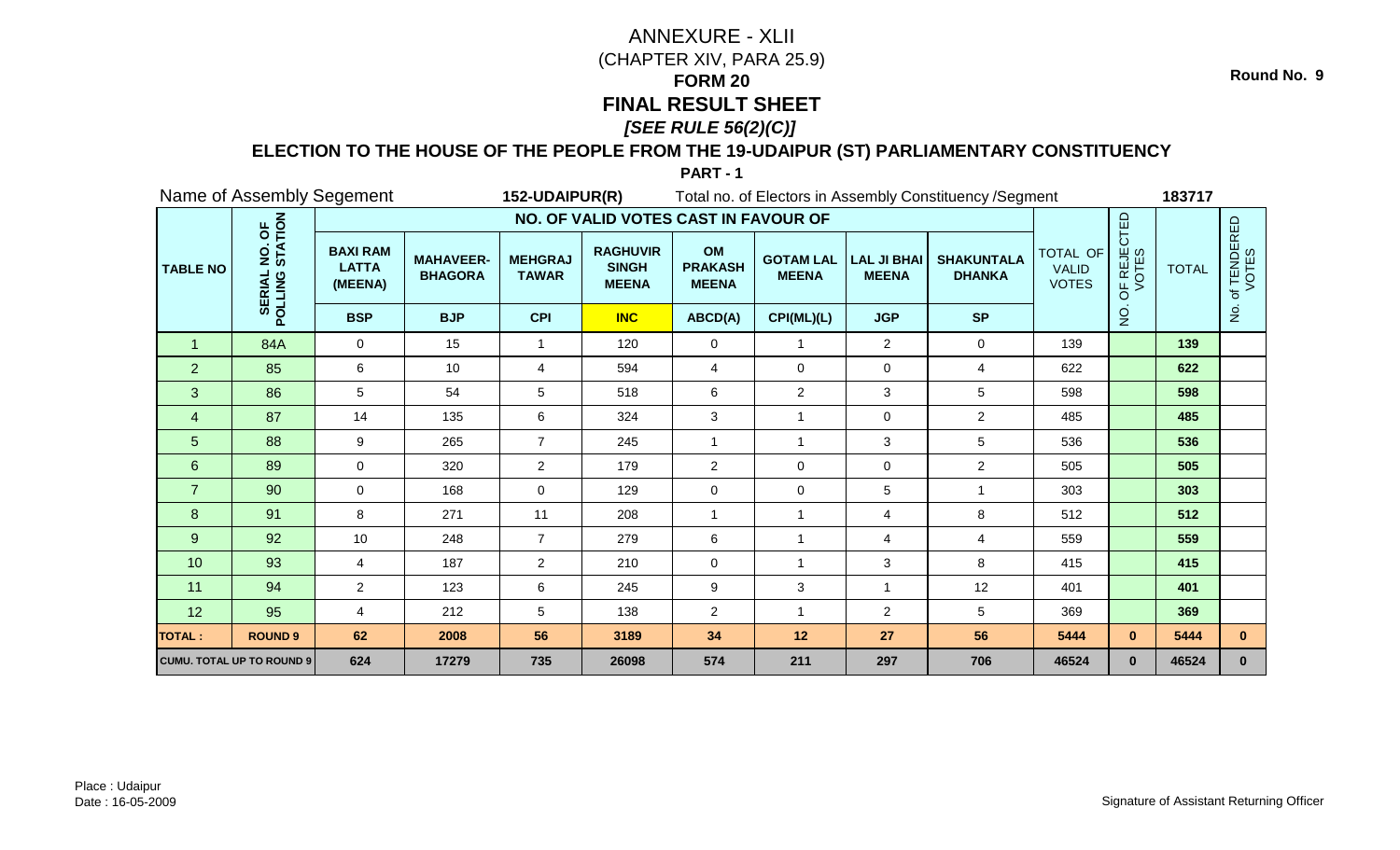### **ELECTION TO THE HOUSE OF THE PEOPLE FROM THE 19-UDAIPUR (ST) PARLIAMENTARY CONSTITUENCY**

|                 |                                               | Name of Assembly Segement                  |                                    | 152-UDAIPUR(R)                 |                                                 |                                      |                                  |                                    | Total no. of Electors in Assembly Constituency / Segment |                                          |                                 | 183717       |                      |
|-----------------|-----------------------------------------------|--------------------------------------------|------------------------------------|--------------------------------|-------------------------------------------------|--------------------------------------|----------------------------------|------------------------------------|----------------------------------------------------------|------------------------------------------|---------------------------------|--------------|----------------------|
|                 |                                               |                                            |                                    |                                | NO. OF VALID VOTES CAST IN FAVOUR OF            |                                      |                                  |                                    |                                                          |                                          |                                 |              |                      |
| <b>TABLE NO</b> | NO. OF<br>STATION<br><b>SERIAL</b><br>POLLING | <b>BAXI RAM</b><br><b>LATTA</b><br>(MEENA) | <b>MAHAVEER-</b><br><b>BHAGORA</b> | <b>MEHGRAJ</b><br><b>TAWAR</b> | <b>RAGHUVIR</b><br><b>SINGH</b><br><b>MEENA</b> | OM<br><b>PRAKASH</b><br><b>MEENA</b> | <b>GOTAM LAL</b><br><b>MEENA</b> | <b>LAL JI BHAI</b><br><b>MEENA</b> | <b>SHAKUNTALA</b><br><b>DHANKA</b>                       | TOTAL OF<br><b>VALID</b><br><b>VOTES</b> | OF REJECTED<br>VOTES            | <b>TOTAL</b> | of TENDERED<br>VOTES |
|                 |                                               | <b>BSP</b>                                 | <b>BJP</b>                         | <b>CPI</b>                     | <b>INC</b>                                      | ABCD(A)                              | CPI(ML)(L)                       | <b>JGP</b>                         | <b>SP</b>                                                |                                          | $\frac{\mathsf{O}}{\mathsf{Z}}$ |              | $\overline{2}$       |
| $\mathbf 1$     | 95A                                           | 6                                          | 130                                | 8                              | 150                                             | $\overline{2}$                       | $\overline{1}$                   | 3                                  | $\overline{2}$                                           | 302                                      |                                 | 302          |                      |
| $\overline{2}$  | 96                                            | 8                                          | 85                                 | 3                              | 342                                             | 8                                    | 3                                | 6                                  | 8                                                        | 463                                      |                                 | 463          |                      |
| 3               | 97                                            | 17                                         | 166                                | $\overline{7}$                 | 407                                             | 13                                   | $\overline{2}$                   | 4                                  | 16                                                       | 632                                      |                                 | 632          |                      |
| 4               | 98                                            | 3                                          | 153                                | 3                              | 162                                             | $\overline{1}$                       | 0                                | $\overline{2}$                     | 6                                                        | 330                                      |                                 | 330          |                      |
| 5               | 98A                                           | $\mathbf 1$                                | 131                                | 5                              | 126                                             | -1                                   | 0                                | 0                                  | 3                                                        | 267                                      |                                 | 267          |                      |
| 6               | 99                                            | 3                                          | 174                                | 9                              | 227                                             | 6                                    | 3                                | 4                                  | 8                                                        | 434                                      |                                 | 434          |                      |
| $\overline{7}$  | 100                                           | 15                                         | 113                                | $\overline{7}$                 | 64                                              | $\mathbf 1$                          | 1                                | 0                                  | $\overline{2}$                                           | 203                                      |                                 | 203          |                      |
| 8               | 101                                           | 17                                         | 75                                 | 10                             | 592                                             | 28                                   | $\overline{2}$                   | 11                                 | 23                                                       | 758                                      |                                 | 758          |                      |
| $\overline{9}$  | 102                                           | 25                                         | 291                                | 16                             | 311                                             | $\,8\,$                              | 3                                | 3                                  | 19                                                       | 676                                      |                                 | 676          |                      |
| 10              | 103                                           | 6                                          | 109                                | 10                             | 301                                             | 6                                    | 8                                | 4                                  | 21                                                       | 465                                      |                                 | 465          |                      |
| 11              | 103A                                          | 6                                          | 91                                 |                                | 98                                              |                                      | 0                                | -1                                 |                                                          | 199                                      |                                 | 199          |                      |
| 12              | 104                                           | 13                                         | 238                                | 19                             | 286                                             | 8                                    | 3                                | 6                                  | 17                                                       | 590                                      |                                 | 590          |                      |
| TOTAL :         | <b>ROUND 10</b>                               | 120                                        | 1756                               | 98                             | 3066                                            | 83                                   | 26                               | 44                                 | 126                                                      | 5319                                     | $\mathbf{0}$                    | 5319         | $\mathbf{0}$         |
|                 | <b>CUMU. TOTAL UP TO ROUND</b><br>10          | 744                                        | 19035                              | 833                            | 29164                                           | 657                                  | 237                              | 341                                | 832                                                      | 51843                                    | $\mathbf{0}$                    | 51843        | $\mathbf{0}$         |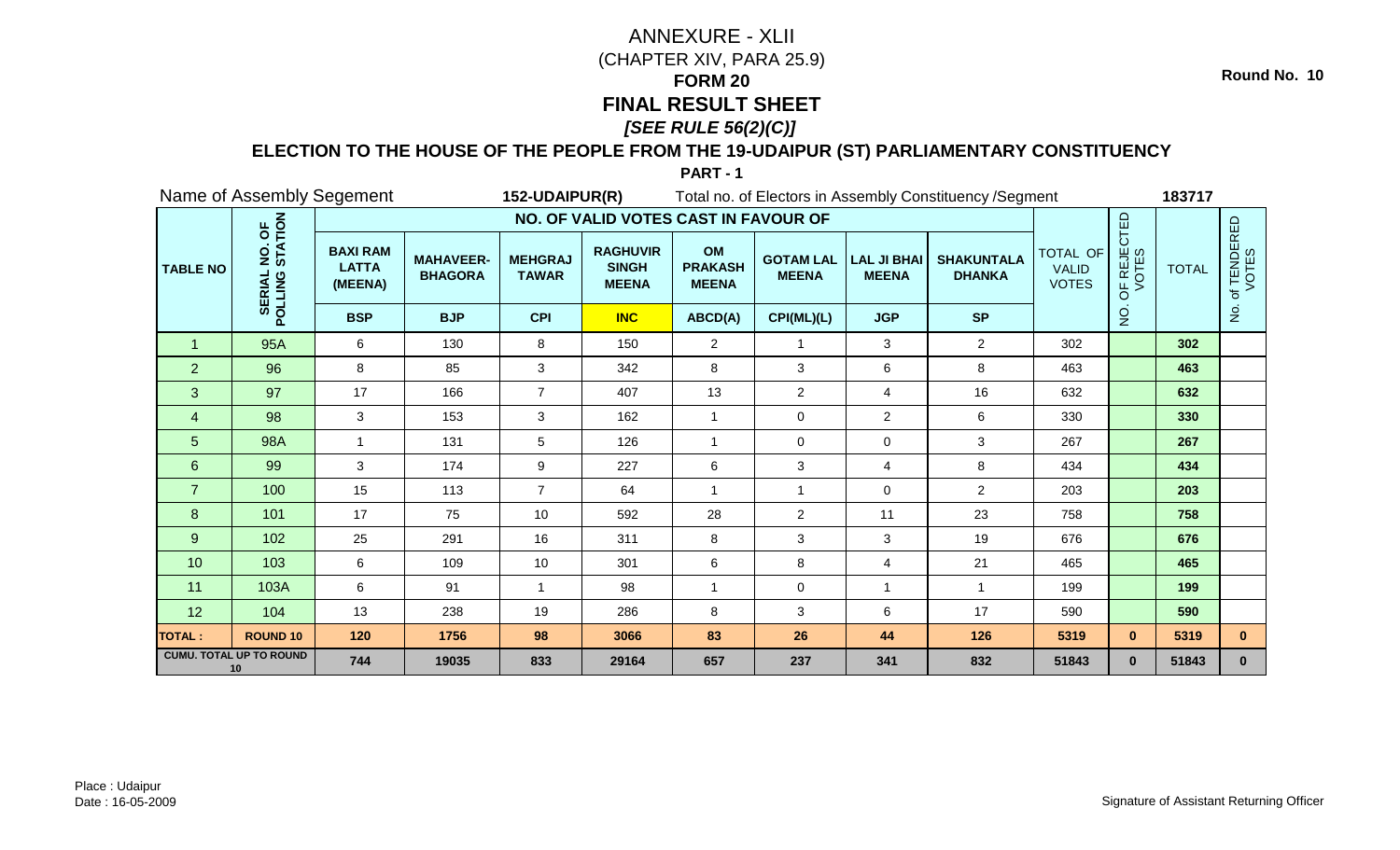### **ELECTION TO THE HOUSE OF THE PEOPLE FROM THE 19-UDAIPUR (ST) PARLIAMENTARY CONSTITUENCY**

|                 |                                               | Name of Assembly Segement                  |                                    | 152-UDAIPUR(R)                 |                                                 |                                      |                                  |                                    | Total no. of Electors in Assembly Constituency / Segment |                                          |                                 | 183717       |                                 |
|-----------------|-----------------------------------------------|--------------------------------------------|------------------------------------|--------------------------------|-------------------------------------------------|--------------------------------------|----------------------------------|------------------------------------|----------------------------------------------------------|------------------------------------------|---------------------------------|--------------|---------------------------------|
|                 |                                               |                                            |                                    |                                | NO. OF VALID VOTES CAST IN FAVOUR OF            |                                      |                                  |                                    |                                                          |                                          |                                 |              |                                 |
| <b>TABLE NO</b> | NO. OF<br>STATION<br><b>SERIAL</b><br>POLLING | <b>BAXI RAM</b><br><b>LATTA</b><br>(MEENA) | <b>MAHAVEER-</b><br><b>BHAGORA</b> | <b>MEHGRAJ</b><br><b>TAWAR</b> | <b>RAGHUVIR</b><br><b>SINGH</b><br><b>MEENA</b> | OM<br><b>PRAKASH</b><br><b>MEENA</b> | <b>GOTAM LAL</b><br><b>MEENA</b> | <b>LAL JI BHAI</b><br><b>MEENA</b> | <b>SHAKUNTALA</b><br><b>DHANKA</b>                       | TOTAL OF<br><b>VALID</b><br><b>VOTES</b> | OF REJECTED<br>VOTES            | <b>TOTAL</b> | of TENDERED<br>VOTES            |
|                 |                                               | <b>BSP</b>                                 | <b>BJP</b>                         | <b>CPI</b>                     | <b>INC</b>                                      | ABCD(A)                              | CPI(ML)(L)                       | <b>JGP</b>                         | <b>SP</b>                                                |                                          | $\frac{\mathsf{O}}{\mathsf{Z}}$ |              | $\frac{\mathsf{O}}{\mathsf{D}}$ |
| $\overline{1}$  | 105                                           | 1                                          | 83                                 | 10                             | 295                                             | 13                                   | 4                                | 6                                  | $\overline{7}$                                           | 419                                      |                                 | 419          |                                 |
| $\overline{2}$  | 106                                           | $\overline{7}$                             | 133                                | 5                              | 232                                             | 11                                   | 5                                | $\mathbf{1}$                       | 6                                                        | 400                                      |                                 | 400          |                                 |
| 3               | 107                                           | 9                                          | 236                                | 29                             | 179                                             | 12                                   | 3                                | 6                                  | 14                                                       | 488                                      |                                 | 488          |                                 |
| 4               | 108                                           | $\overline{7}$                             | 199                                | 9                              | 202                                             | $\overline{2}$                       | 1                                | 5                                  | 5                                                        | 430                                      |                                 | 430          |                                 |
| 5               | 109                                           | $\overline{2}$                             | 280                                | 18                             | 88                                              | 1                                    | 1                                | 4                                  | $\overline{4}$                                           | 398                                      |                                 | 398          |                                 |
| 6               | 110                                           | $\mathbf{1}$                               | 141                                | 10                             | 212                                             | $\mathbf{1}$                         | $\overline{2}$                   | $\mathbf 1$                        | 4                                                        | 372                                      |                                 | 372          |                                 |
| $\overline{7}$  | 111                                           | 6                                          | 205                                | $\overline{7}$                 | 239                                             | 3                                    | 3                                | -1                                 | $\mathbf 0$                                              | 464                                      |                                 | 464          |                                 |
| 8               | 112                                           | $\overline{1}$                             | 91                                 | 5                              | 109                                             | $\overline{c}$                       | 1                                | 0                                  | $\overline{2}$                                           | 211                                      |                                 | 211          |                                 |
| $\overline{9}$  | 113                                           | 5                                          | 123                                | 5                              | 152                                             | $\overline{1}$                       | 6                                | 5                                  | $\overline{7}$                                           | 304                                      |                                 | 304          |                                 |
| 10              | 114                                           | 9                                          | 161                                | $\overline{7}$                 | 233                                             | $\sqrt{5}$                           | 5                                | $\overline{2}$                     | 21                                                       | 443                                      |                                 | 443          |                                 |
| 11              | 115                                           | 5                                          | 217                                | 34                             | 271                                             | 6                                    | 3                                | 0                                  | $\overline{7}$                                           | 543                                      |                                 | 543          |                                 |
| 12              | 116                                           | 5                                          | 193                                | 9                              | 384                                             | 8                                    | 1                                | 0                                  | $\overline{7}$                                           | 607                                      |                                 | 607          |                                 |
| TOTAL :         | <b>ROUND 11</b>                               | 58                                         | 2062                               | 148                            | 2596                                            | 65                                   | 35                               | 31                                 | 84                                                       | 5079                                     | $\mathbf{0}$                    | 5079         | $\mathbf{0}$                    |
|                 | <b>CUMU. TOTAL UP TO ROUND</b><br>11          | 802                                        | 21097                              | 981                            | 31760                                           | 722                                  | 272                              | 372                                | 916                                                      | 56922                                    | $\mathbf{0}$                    | 56922        | $\mathbf{0}$                    |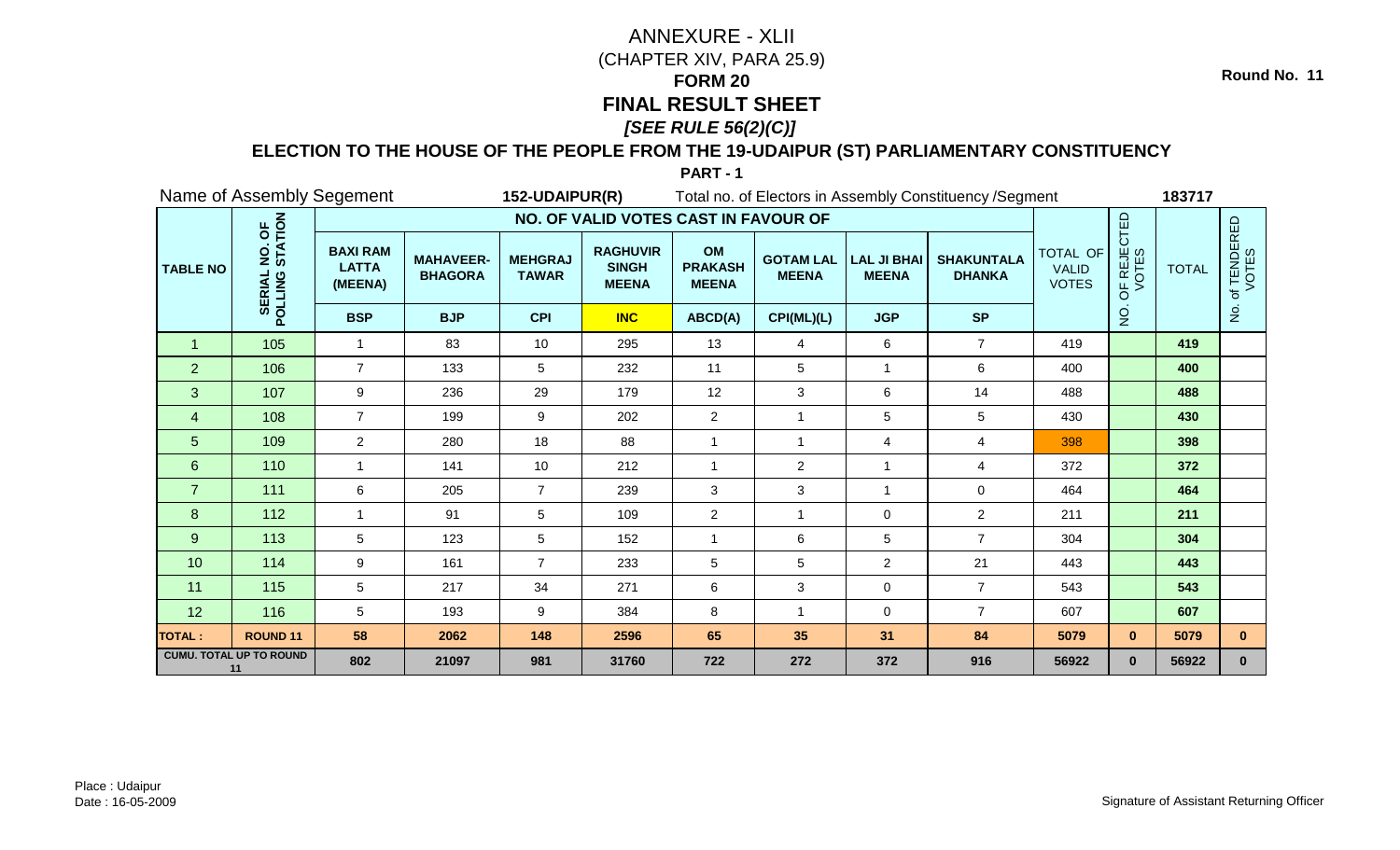### **ELECTION TO THE HOUSE OF THE PEOPLE FROM THE 19-UDAIPUR (ST) PARLIAMENTARY CONSTITUENCY**

**PART - 1**

|                 |                                               | Name of Assembly Segement                  |                                    | 152-UDAIPUR(R)                 |                                                 |                                      |                                  |                                    | Total no. of Electors in Assembly Constituency / Segment |                                          |                                        | 183717       |                      |
|-----------------|-----------------------------------------------|--------------------------------------------|------------------------------------|--------------------------------|-------------------------------------------------|--------------------------------------|----------------------------------|------------------------------------|----------------------------------------------------------|------------------------------------------|----------------------------------------|--------------|----------------------|
|                 |                                               |                                            |                                    |                                | NO. OF VALID VOTES CAST IN FAVOUR OF            |                                      |                                  |                                    |                                                          |                                          |                                        |              |                      |
| <b>TABLE NO</b> | NO. OF<br>STATION<br><b>SERIAL</b><br>POLLING | <b>BAXI RAM</b><br><b>LATTA</b><br>(MEENA) | <b>MAHAVEER-</b><br><b>BHAGORA</b> | <b>MEHGRAJ</b><br><b>TAWAR</b> | <b>RAGHUVIR</b><br><b>SINGH</b><br><b>MEENA</b> | OM<br><b>PRAKASH</b><br><b>MEENA</b> | <b>GOTAM LAL</b><br><b>MEENA</b> | <b>LAL JI BHAI</b><br><b>MEENA</b> | <b>SHAKUNTALA</b><br><b>DHANKA</b>                       | TOTAL OF<br><b>VALID</b><br><b>VOTES</b> | OF REJECTED<br>VOTES                   | <b>TOTAL</b> | of TENDERED<br>VOTES |
|                 |                                               | <b>BSP</b>                                 | <b>BJP</b>                         | <b>CPI</b>                     | <b>INC</b>                                      | ABCD(A)                              | CPI(ML)(L)                       | <b>JGP</b>                         | <b>SP</b>                                                |                                          | $\frac{\dot {\mathsf{Q}}}{\mathsf{Z}}$ |              | $\overline{2}$       |
| $\overline{1}$  | 117                                           | $\mathbf 0$                                | 132                                | 5                              | 183                                             | 4                                    | 0                                | $\mathbf{1}$                       | $\overline{2}$                                           | 327                                      |                                        | 327          |                      |
| $\overline{2}$  | <b>117A</b>                                   | 8                                          | 110                                | $\overline{1}$                 | 199                                             | $\overline{1}$                       | 0                                | 0                                  | 6                                                        | 325                                      |                                        | 325          |                      |
| 3               | 118                                           | 12                                         | 77                                 | 5                              | 211                                             | $\overline{4}$                       | $\overline{2}$                   | 3                                  | 6                                                        | 320                                      |                                        | 320          |                      |
| 4               | 118A                                          | 10                                         | 99                                 | 4                              | 315                                             | 11                                   | 5                                | $\overline{2}$                     | 13                                                       | 459                                      |                                        | 459          |                      |
| 5               | 119                                           | $\mathbf{1}$                               | 157                                | 8                              | 162                                             | 5                                    | 1                                | $\overline{2}$                     | $\overline{7}$                                           | 343                                      |                                        | 343          |                      |
| 6               | 120                                           | $\mathbf{1}$                               | 68                                 | 3                              | 158                                             | $\overline{7}$                       | 0                                | $\mathbf{1}$                       | 10                                                       | 248                                      |                                        | 248          |                      |
| $\overline{7}$  | 121                                           | 3                                          | 231                                | 15                             | 384                                             | 9                                    | 5                                | 5                                  | 12                                                       | 664                                      |                                        | 664          |                      |
| 8 <sup>8</sup>  | 122                                           | $\overline{1}$                             | 102                                | 28                             | 237                                             | $\overline{7}$                       | $\overline{1}$                   | 3                                  | 20                                                       | 399                                      |                                        | 399          |                      |
| 9               | 123                                           | $\overline{7}$                             | 161                                | 11                             | 246                                             | 17                                   | 4                                | $\overline{a}$                     | 14                                                       | 462                                      |                                        | 462          |                      |
| 10              | 124                                           | 13                                         | 71                                 | 17                             | 159                                             | 10                                   | 3                                | 9                                  | 24                                                       | 306                                      |                                        | 306          |                      |
| 11              | 125                                           | 12                                         | 183                                | 15                             | 152                                             | 11                                   | 3                                | 5                                  | 23                                                       | 404                                      |                                        | 404          |                      |
| 12              | 126                                           | 10                                         | 145                                | 13                             | 279                                             | 9                                    | 6                                | 5                                  | 13                                                       | 480                                      |                                        | 480          |                      |
| <b>TOTAL:</b>   | <b>ROUND 12</b>                               | 78                                         | 1536                               | 125                            | 2685                                            | 95                                   | 30                               | 38                                 | 150                                                      | 4737                                     | $\mathbf{0}$                           | 4737         | $\mathbf{1}$         |
|                 | <b>CUMU. TOTAL UP TO ROUND</b><br>12          | 880                                        | 22633                              | 1106                           | 34445                                           | 817                                  | 302                              | 410                                | 1066                                                     | 61659                                    | $\mathbf{0}$                           | 61659        | $\mathbf{1}$         |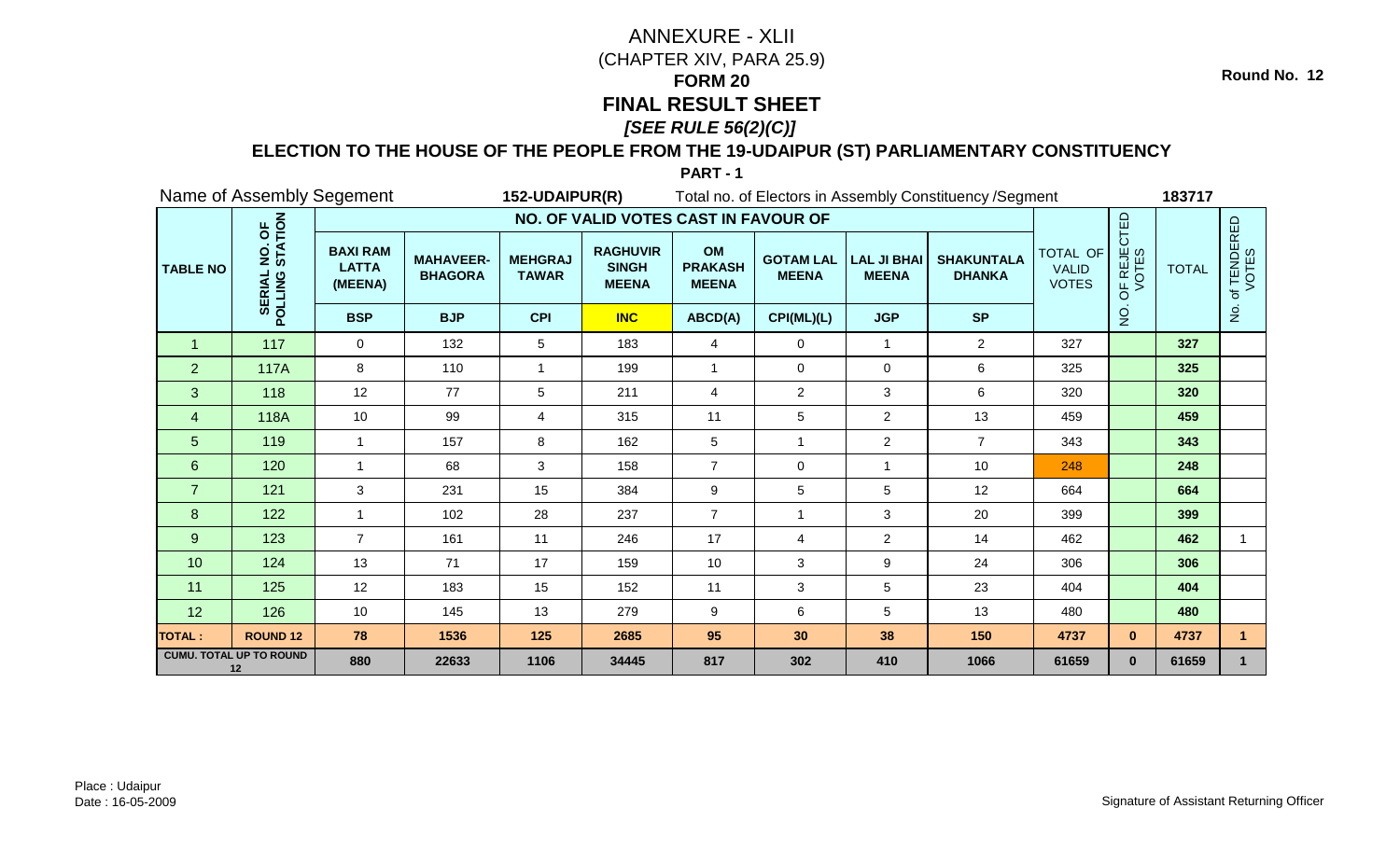### **ELECTION TO THE HOUSE OF THE PEOPLE FROM THE 19-UDAIPUR (ST) PARLIAMENTARY CONSTITUENCY**

**PART - 1**

| Name of Assembly Segement            |                                               |                                            |                                      | 152-UDAIPUR(R)                 |                                                 |                                      | Total no. of Electors in Assembly Constituency / Segment |                                    |                                    | 183717                       |                                        |       |                |                      |              |                      |
|--------------------------------------|-----------------------------------------------|--------------------------------------------|--------------------------------------|--------------------------------|-------------------------------------------------|--------------------------------------|----------------------------------------------------------|------------------------------------|------------------------------------|------------------------------|----------------------------------------|-------|----------------|----------------------|--------------|----------------------|
|                                      |                                               |                                            | NO. OF VALID VOTES CAST IN FAVOUR OF |                                |                                                 |                                      |                                                          |                                    |                                    |                              |                                        |       |                |                      |              |                      |
| <b>TABLE NO</b>                      | NO. OF<br>STATION<br><b>SERIAL</b><br>POLLING | <b>BAXI RAM</b><br><b>LATTA</b><br>(MEENA) | <b>MAHAVEER-</b><br><b>BHAGORA</b>   | <b>MEHGRAJ</b><br><b>TAWAR</b> | <b>RAGHUVIR</b><br><b>SINGH</b><br><b>MEENA</b> | OM<br><b>PRAKASH</b><br><b>MEENA</b> | <b>GOTAM LAL</b><br><b>MEENA</b>                         | <b>LAL JI BHAI</b><br><b>MEENA</b> | <b>SHAKUNTALA</b><br><b>DHANKA</b> | <b>VALID</b><br><b>VOTES</b> | TOTAL OF                               |       |                | OF REJECTED<br>VOTES | <b>TOTAL</b> | of TENDERED<br>VOTES |
|                                      |                                               | <b>BSP</b>                                 | <b>BJP</b>                           | <b>CPI</b>                     | <b>INC</b>                                      | ABCD(A)                              | CPI(ML)(L)                                               | <b>JGP</b>                         | <b>SP</b>                          |                              | $\frac{\dot {\mathsf{Q}}}{\mathsf{Z}}$ |       | $\overline{2}$ |                      |              |                      |
| $\overline{1}$                       | 127                                           | 10                                         | 116                                  | 17                             | 129                                             | 6                                    | 4                                                        | $\overline{4}$                     | 13                                 | 299                          |                                        | 299   |                |                      |              |                      |
| $\overline{2}$                       | 128                                           | $\overline{2}$                             | 33                                   | 8                              | 96                                              | 5                                    | $\overline{2}$                                           | $\overline{2}$                     | 6                                  | 154                          |                                        | 154   |                |                      |              |                      |
| 3                                    | 129                                           | 5                                          | 63                                   | 14                             | 254                                             | 11                                   | $\overline{2}$                                           | $\overline{2}$                     | 8                                  | 359                          |                                        | 359   |                |                      |              |                      |
| 4                                    | 130                                           | $\overline{4}$                             | 37                                   | 6                              | 362                                             | 19                                   | 5                                                        | 3                                  | 16                                 | 452                          |                                        | 452   |                |                      |              |                      |
| 5                                    | 131                                           | $\overline{2}$                             | 60                                   | 8                              | 179                                             | 14                                   | 1                                                        | $\mathbf 1$                        | 12                                 | 277                          |                                        | 277   |                |                      |              |                      |
| 6                                    | 132                                           | $\overline{2}$                             | 95                                   | 18                             | 152                                             | 9                                    | 0                                                        | 5                                  | $\overline{7}$                     | 288                          |                                        | 288   |                |                      |              |                      |
| $\overline{7}$                       | 133                                           | 6                                          | 84                                   | 6                              | 256                                             | 12                                   | 3                                                        | 4                                  | 17                                 | 388                          |                                        | 388   |                |                      |              |                      |
| 8 <sup>8</sup>                       | 134                                           | 3                                          | 137                                  | 20                             | 95                                              | 6                                    | 5                                                        | $\overline{7}$                     | $\overline{7}$                     | 280                          |                                        | 280   |                |                      |              |                      |
| 9                                    | 135                                           | 10                                         | 69                                   | 17                             | 279                                             | 13                                   | 5                                                        | 5                                  | $\overline{4}$                     | 402                          |                                        | 402   |                |                      |              |                      |
| 10                                   | 136                                           | 5                                          | 52                                   | 5                              | 122                                             | 3                                    | 3                                                        | $\mathbf 0$                        | 3                                  | 193                          |                                        | 193   |                |                      |              |                      |
| 11                                   | 137                                           | 8                                          | 294                                  | 19                             | 223                                             | 11                                   | 4                                                        | $\overline{7}$                     | 15                                 | 581                          |                                        | 581   |                |                      |              |                      |
| 12                                   | 138                                           | 4                                          | 103                                  | 10                             | 185                                             | $\overline{4}$                       | 3                                                        | 0                                  | $\overline{7}$                     | 316                          |                                        | 316   |                |                      |              |                      |
| <b>TOTAL:</b>                        | <b>ROUND 13</b>                               | 61                                         | 1143                                 | 148                            | 2332                                            | 113                                  | 37                                                       | 40                                 | 115                                | 3989                         | $\mathbf{0}$                           | 3989  | $\mathbf{0}$   |                      |              |                      |
| <b>CUMU. TOTAL UP TO ROUND</b><br>13 |                                               | 941                                        | 23776                                | 1254                           | 36777                                           | 930                                  | 339                                                      | 450                                | 1181                               | 65648                        | $\mathbf{0}$                           | 65648 | $\mathbf{1}$   |                      |              |                      |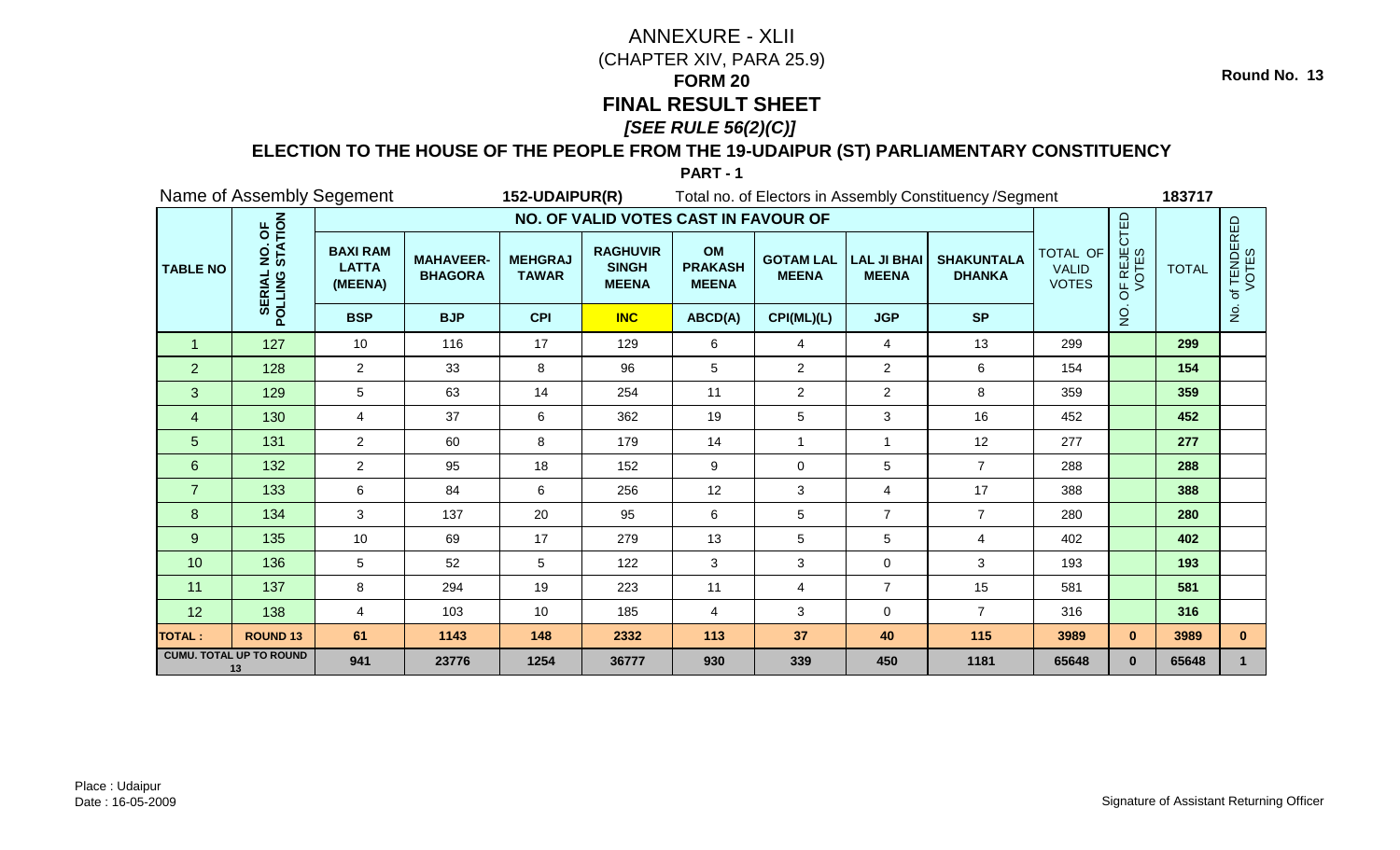### **ELECTION TO THE HOUSE OF THE PEOPLE FROM THE 19-UDAIPUR (ST) PARLIAMENTARY CONSTITUENCY**

| Name of Assembly Segement            |                                               |                                            |                                    | 152-UDAIPUR(R)                 |                                                 |                                      | Total no. of Electors in Assembly Constituency / Segment |                                    |                                    | 183717                       |                                        |       |                      |              |
|--------------------------------------|-----------------------------------------------|--------------------------------------------|------------------------------------|--------------------------------|-------------------------------------------------|--------------------------------------|----------------------------------------------------------|------------------------------------|------------------------------------|------------------------------|----------------------------------------|-------|----------------------|--------------|
| <b>TABLE NO</b>                      |                                               | NO. OF VALID VOTES CAST IN FAVOUR OF       |                                    |                                |                                                 |                                      |                                                          |                                    |                                    |                              |                                        |       |                      |              |
|                                      | NO. OF<br>STATION<br><b>SERIAL</b><br>POLLING | <b>BAXI RAM</b><br><b>LATTA</b><br>(MEENA) | <b>MAHAVEER-</b><br><b>BHAGORA</b> | <b>MEHGRAJ</b><br><b>TAWAR</b> | <b>RAGHUVIR</b><br><b>SINGH</b><br><b>MEENA</b> | OM<br><b>PRAKASH</b><br><b>MEENA</b> | <b>GOTAM LAL</b><br><b>MEENA</b>                         | <b>LAL JI BHAI</b><br><b>MEENA</b> | <b>SHAKUNTALA</b><br><b>DHANKA</b> | <b>VALID</b><br><b>VOTES</b> | TOTAL OF                               |       | OF REJECTED<br>VOTES | <b>TOTAL</b> |
|                                      |                                               | <b>BSP</b>                                 | <b>BJP</b>                         | <b>CPI</b>                     | <b>INC</b>                                      | ABCD(A)                              | CPI(ML)(L)                                               | <b>JGP</b>                         | <b>SP</b>                          |                              | $\frac{\dot {\mathsf{Q}}}{\mathsf{Z}}$ |       | $\frac{1}{2}$        |              |
| $\mathbf 1$                          | 139                                           | 12                                         | 166                                | 18                             | 241                                             | 13                                   | 5                                                        | 4                                  | 14                                 | 473                          |                                        | 473   |                      |              |
| $\overline{2}$                       | 140                                           | $\mathbf{1}$                               | 127                                | $\overline{7}$                 | 17                                              | $\overline{2}$                       | $\overline{1}$                                           | $\mathbf{1}$                       | $\mathbf{3}$                       | 159                          |                                        | 159   |                      |              |
| 3                                    | 141                                           | 5                                          | 70                                 | 17                             | 200                                             | 13                                   | 5                                                        | 6                                  | 11                                 | 327                          |                                        | 327   |                      |              |
| 4                                    | 142                                           | 9                                          | 138                                | 35                             | 120                                             | $\overline{1}$                       | $\overline{2}$                                           | 5                                  | 30                                 | 340                          |                                        | 340   |                      |              |
| 5                                    | 143                                           | 14                                         | 53                                 | 14                             | 455                                             | 25                                   | 8                                                        | 10                                 | 25                                 | 604                          |                                        | 604   |                      |              |
| 6                                    | 144                                           | 17                                         | 158                                | 27                             | 226                                             | 9                                    | $\overline{7}$                                           | $\overline{7}$                     | 22                                 | 473                          |                                        | 473   |                      |              |
| $\overline{7}$                       | 145                                           | 13                                         | 168                                | 18                             | 408                                             | 20                                   | 8                                                        | 9                                  | 32                                 | 676                          |                                        | 676   |                      |              |
| 8                                    | 146                                           | 14                                         | 385                                | 36                             | 112                                             | 13                                   | 4                                                        | 10                                 | 21                                 | 595                          |                                        | 595   |                      |              |
| 9                                    | 147                                           | 32                                         | 195                                | 32                             | 255                                             | 17                                   | 11                                                       | 17                                 | 28                                 | 587                          |                                        | 587   |                      |              |
| 10                                   | 148                                           | 3                                          | 144                                | 12                             | 266                                             | 9                                    | 6                                                        | $\overline{2}$                     | 12                                 | 454                          |                                        | 454   |                      |              |
| 11                                   | 149                                           | 26                                         | 103                                | 14                             | 178                                             | 14                                   | 5                                                        | 9                                  | 18                                 | 367                          |                                        | 367   |                      |              |
| 12                                   | 150                                           | 28                                         | 222                                | 21                             | 369                                             | 22                                   | 6                                                        | 5                                  | 17                                 | 690                          |                                        | 690   |                      |              |
| <b>TOTAL:</b>                        | <b>ROUND 14</b>                               | 174                                        | 1929                               | 251                            | 2847                                            | 158                                  | 68                                                       | 85                                 | 233                                | 5745                         | $\mathbf{0}$                           | 5745  | $\mathbf{0}$         |              |
| <b>CUMU. TOTAL UP TO ROUND</b><br>14 |                                               | 1115                                       | 25705                              | 1505                           | 39624                                           | 1088                                 | 407                                                      | 535                                | 1414                               | 71393                        | $\mathbf{0}$                           | 71393 | $\mathbf{1}$         |              |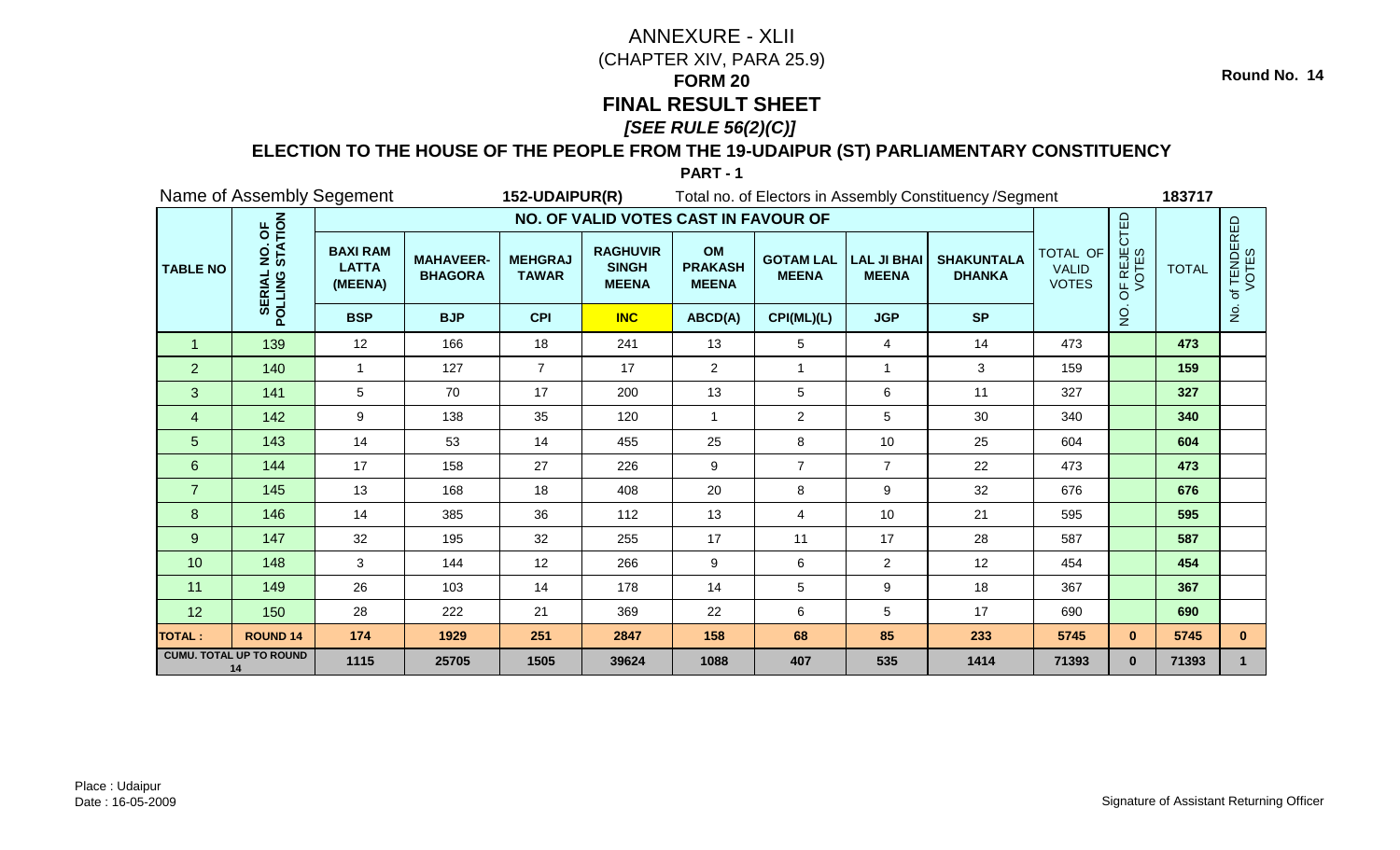### **ELECTION TO THE HOUSE OF THE PEOPLE FROM THE 19-UDAIPUR (ST) PARLIAMENTARY CONSTITUENCY**

| Name of Assembly Segement            |                                               |                                            |                                    | 152-UDAIPUR(R)                 |                                                 |                                      | Total no. of Electors in Assembly Constituency / Segment |                                    |                                    | 183717                       |                                 |       |                      |              |                      |
|--------------------------------------|-----------------------------------------------|--------------------------------------------|------------------------------------|--------------------------------|-------------------------------------------------|--------------------------------------|----------------------------------------------------------|------------------------------------|------------------------------------|------------------------------|---------------------------------|-------|----------------------|--------------|----------------------|
|                                      |                                               | NO. OF VALID VOTES CAST IN FAVOUR OF       |                                    |                                |                                                 |                                      |                                                          |                                    |                                    |                              |                                 |       |                      |              |                      |
| <b>TABLE NO</b>                      | NO. OF<br>STATION<br><b>SERIAL</b><br>POLLING | <b>BAXI RAM</b><br><b>LATTA</b><br>(MEENA) | <b>MAHAVEER-</b><br><b>BHAGORA</b> | <b>MEHGRAJ</b><br><b>TAWAR</b> | <b>RAGHUVIR</b><br><b>SINGH</b><br><b>MEENA</b> | OM<br><b>PRAKASH</b><br><b>MEENA</b> | <b>GOTAM LAL</b><br><b>MEENA</b>                         | <b>LAL JI BHAI</b><br><b>MEENA</b> | <b>SHAKUNTALA</b><br><b>DHANKA</b> | <b>VALID</b><br><b>VOTES</b> | TOTAL OF                        |       | OF REJECTED<br>VOTES | <b>TOTAL</b> | of TENDERED<br>VOTES |
|                                      |                                               | <b>BSP</b>                                 | <b>BJP</b>                         | <b>CPI</b>                     | <b>INC</b>                                      | ABCD(A)                              | CPI(ML)(L)                                               | <b>JGP</b>                         | <b>SP</b>                          |                              | $\frac{\mathsf{O}}{\mathsf{Z}}$ |       | $\frac{5}{2}$        |              |                      |
| $\overline{1}$                       | 151                                           | 15                                         | 61                                 | 5                              | 361                                             | 14                                   | 5                                                        | $\overline{7}$                     | 19                                 | 487                          |                                 | 487   |                      |              |                      |
| $\overline{2}$                       | 152                                           | 19                                         | 113                                | 22                             | 413                                             | 20                                   | 8                                                        | $\overline{7}$                     | 26                                 | 628                          |                                 | 628   |                      |              |                      |
| 3                                    | 153                                           | 8                                          | 54                                 | 4                              | 119                                             | 4                                    | 4                                                        | -1                                 |                                    | 195                          |                                 | 195   |                      |              |                      |
| 4                                    | 154                                           | 6                                          | 420                                | 35                             | 129                                             | 13                                   | 1                                                        | 8                                  | 11                                 | 623                          |                                 | 623   |                      |              |                      |
| 5                                    | 155                                           | 17                                         | 95                                 | 22                             | 258                                             | 14                                   | 5                                                        | 14                                 | 16                                 | 441                          |                                 | 441   |                      |              |                      |
| 6                                    | 156                                           | 19                                         | 230                                | 33                             | 389                                             | 34                                   | 5                                                        | 12                                 | 26                                 | 748                          |                                 | 748   |                      |              |                      |
| $\overline{7}$                       | 157                                           | 24                                         | 51                                 | 53                             | 518                                             | 33                                   | $\overline{7}$                                           | $\overline{7}$                     | 44                                 | 737                          |                                 | 737   |                      |              |                      |
| 8                                    | 158                                           | 26                                         | 136                                | 27                             | 472                                             | 25                                   | 9                                                        | 6                                  | 15                                 | 716                          |                                 | 716   |                      |              |                      |
| $\overline{9}$                       | 159                                           | 25                                         | 126                                | 23                             | 473                                             | 36                                   | $\overline{7}$                                           | 3                                  | 33                                 | 726                          |                                 | 726   |                      |              |                      |
| 10                                   | 160                                           | 4                                          | 19                                 | 6                              | 290                                             | 11                                   | 4                                                        | 4                                  | 10                                 | 348                          |                                 | 348   |                      |              |                      |
| 11                                   | 161                                           | 8                                          | 11                                 | 10                             | 345                                             | 14                                   | 5                                                        | 3                                  | 11                                 | 407                          |                                 | 407   |                      |              |                      |
| 12                                   | 162                                           | $\overline{1}$                             | 30                                 | 12                             | 251                                             | 19                                   | 5                                                        |                                    | 12                                 | 331                          |                                 | 331   |                      |              |                      |
| TOTAL :                              | <b>ROUND 15</b>                               | 172                                        | 1346                               | 252                            | 4018                                            | 237                                  | 65                                                       | 73                                 | 224                                | 6387                         | $\mathbf{0}$                    | 6387  | $\mathbf{0}$         |              |                      |
| <b>CUMU. TOTAL UP TO ROUND</b><br>15 |                                               | 1287                                       | 27051                              | 1757                           | 43642                                           | 1325                                 | 472                                                      | 608                                | 1638                               | 77780                        | $\mathbf{0}$                    | 77780 | $\mathbf{1}$         |              |                      |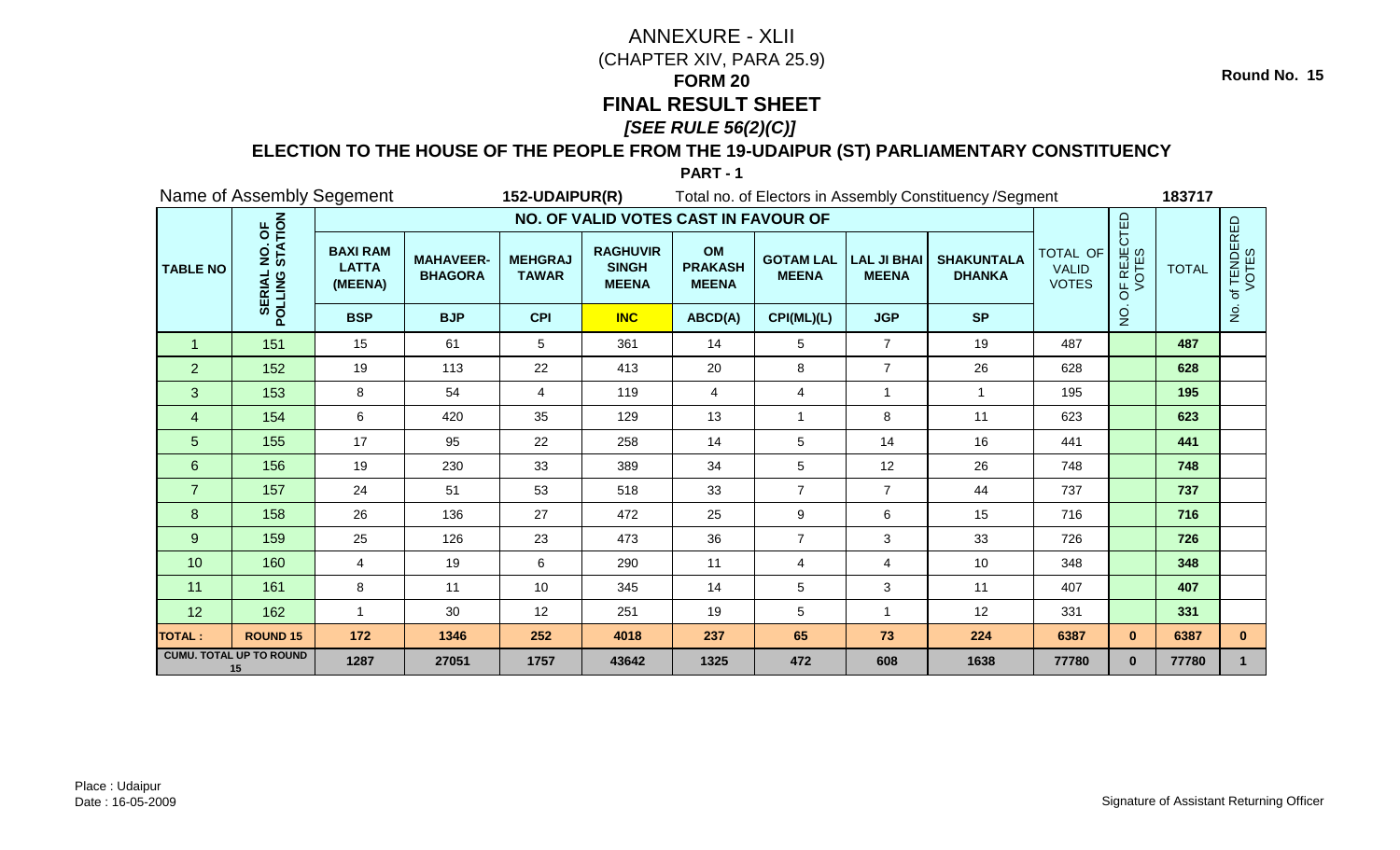### **ELECTION TO THE HOUSE OF THE PEOPLE FROM THE 19-UDAIPUR (ST) PARLIAMENTARY CONSTITUENCY**

| Name of Assembly Segement            |                                               |                                            |                                    | 152-UDAIPUR(R)                 |                                                 |                                      | Total no. of Electors in Assembly Constituency / Segment |                                    |                                    | 183717                       |                                 |       |                      |              |
|--------------------------------------|-----------------------------------------------|--------------------------------------------|------------------------------------|--------------------------------|-------------------------------------------------|--------------------------------------|----------------------------------------------------------|------------------------------------|------------------------------------|------------------------------|---------------------------------|-------|----------------------|--------------|
| <b>TABLE NO</b>                      |                                               | NO. OF VALID VOTES CAST IN FAVOUR OF       |                                    |                                |                                                 |                                      |                                                          |                                    |                                    |                              |                                 |       |                      |              |
|                                      | NO. OF<br>STATION<br><b>SERIAL</b><br>POLLING | <b>BAXI RAM</b><br><b>LATTA</b><br>(MEENA) | <b>MAHAVEER-</b><br><b>BHAGORA</b> | <b>MEHGRAJ</b><br><b>TAWAR</b> | <b>RAGHUVIR</b><br><b>SINGH</b><br><b>MEENA</b> | OM<br><b>PRAKASH</b><br><b>MEENA</b> | <b>GOTAM LAL</b><br><b>MEENA</b>                         | <b>LAL JI BHAI</b><br><b>MEENA</b> | <b>SHAKUNTALA</b><br><b>DHANKA</b> | <b>VALID</b><br><b>VOTES</b> | TOTAL OF                        |       | OF REJECTED<br>VOTES | <b>TOTAL</b> |
|                                      |                                               | <b>BSP</b>                                 | <b>BJP</b>                         | <b>CPI</b>                     | <b>INC</b>                                      | ABCD(A)                              | CPI(ML)(L)                                               | <b>JGP</b>                         | <b>SP</b>                          |                              | $\frac{\mathsf{O}}{\mathsf{Z}}$ |       | $\frac{5}{2}$        |              |
| $\mathbf 1$                          | 163                                           | 23                                         | 78                                 | 67                             | 519                                             | 27                                   | $\overline{7}$                                           | 10                                 | 22                                 | 753                          |                                 | 753   |                      |              |
| $\overline{2}$                       | 164                                           | 22                                         | 77                                 | 13                             | 535                                             | 22                                   | 3                                                        | $\boldsymbol{9}$                   | 13                                 | 694                          |                                 | 694   |                      |              |
| 3                                    | 165                                           | 17                                         | 89                                 | 19                             | 436                                             | 20                                   | 5                                                        | 8                                  | 33                                 | 627                          |                                 | 627   |                      |              |
| 4                                    | 166                                           | 27                                         | 35                                 | 39                             | 573                                             | 24                                   | 6                                                        | 19                                 | 56                                 | 779                          |                                 | 779   |                      |              |
| 5                                    | 167                                           | 28                                         | 326                                | 50                             | 375                                             | 19                                   | $\overline{7}$                                           | 17                                 | 31                                 | 853                          |                                 | 853   |                      |              |
| 6                                    | 168                                           | 12                                         | 54                                 | 29                             | 506                                             | 21                                   | 16                                                       | 8                                  | 22                                 | 668                          |                                 | 668   |                      |              |
| $\overline{7}$                       | 169                                           | 9                                          | 91                                 | 25                             | 534                                             | 43                                   | 6                                                        | $\overline{7}$                     | 18                                 | 733                          |                                 | 733   |                      |              |
| 8                                    | 170                                           | 16                                         | 56                                 | 34                             | 309                                             | 32                                   | 6                                                        | 6                                  | 29                                 | 488                          |                                 | 488   |                      |              |
| $\overline{9}$                       | 171                                           | 3                                          | 32                                 | 10                             | 395                                             | 9                                    | 5                                                        | 3                                  | 10                                 | 467                          |                                 | 467   |                      |              |
| 10                                   | 172                                           | 17                                         | 14                                 | 14                             | 455                                             | 32                                   | 8                                                        | 6                                  | 33                                 | 579                          |                                 | 579   |                      |              |
| 11                                   | 173                                           | 6                                          | 28                                 | 8                              | 226                                             | 16                                   | 4                                                        | $\overline{a}$                     | 10                                 | 300                          |                                 | 300   |                      |              |
| 12                                   | 174                                           | 8                                          | 14                                 | $\overline{7}$                 | 384                                             | 13                                   | 3                                                        | $\overline{2}$                     | 10                                 | 441                          |                                 | 441   |                      |              |
| TOTAL :                              | <b>ROUND 16</b>                               | 188                                        | 894                                | 315                            | 5247                                            | 278                                  | 76                                                       | 97                                 | 287                                | 7382                         | $\mathbf{0}$                    | 7382  | $\mathbf{0}$         |              |
| <b>CUMU. TOTAL UP TO ROUND</b><br>16 |                                               | 1475                                       | 27945                              | 2072                           | 48889                                           | 1603                                 | 548                                                      | 705                                | 1925                               | 85162                        | $\mathbf{0}$                    | 85162 | $\mathbf{1}$         |              |